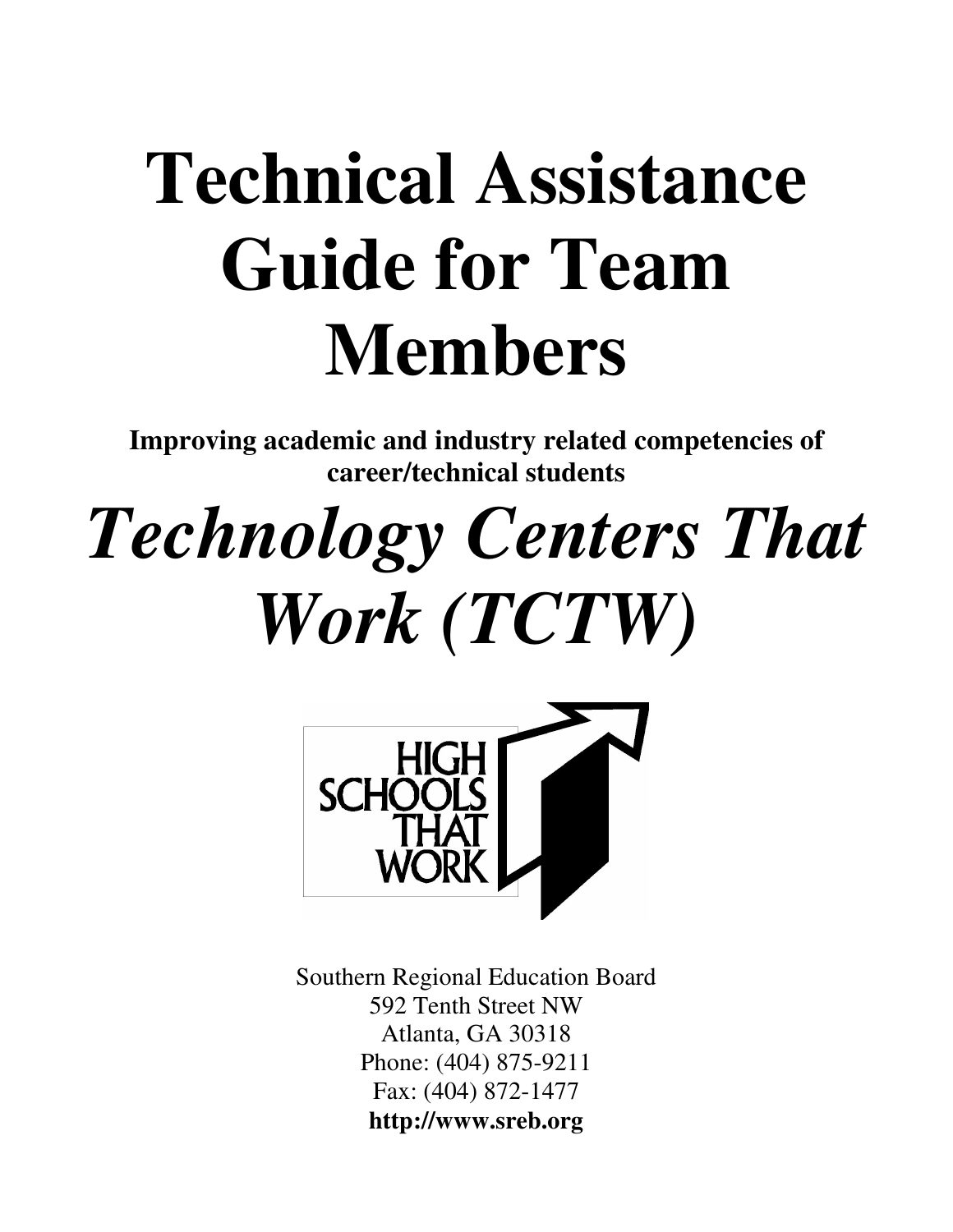# **Table of Contents**

| Changes Schools Can Expect – Ideal Process for Implementing the $TCTW$ Design $\ldots$ |
|----------------------------------------------------------------------------------------|
|                                                                                        |
|                                                                                        |
|                                                                                        |
|                                                                                        |
| Appendices                                                                             |
| Administrator Interview Form                                                           |
| Appendix II: Personal Interview and Observation Form                                   |

Appendix III: Glossary of Terms . . . . . . . . . . . . . . . . . . . . . . . . . . . . . . . . . . . . . . . . . . . . . .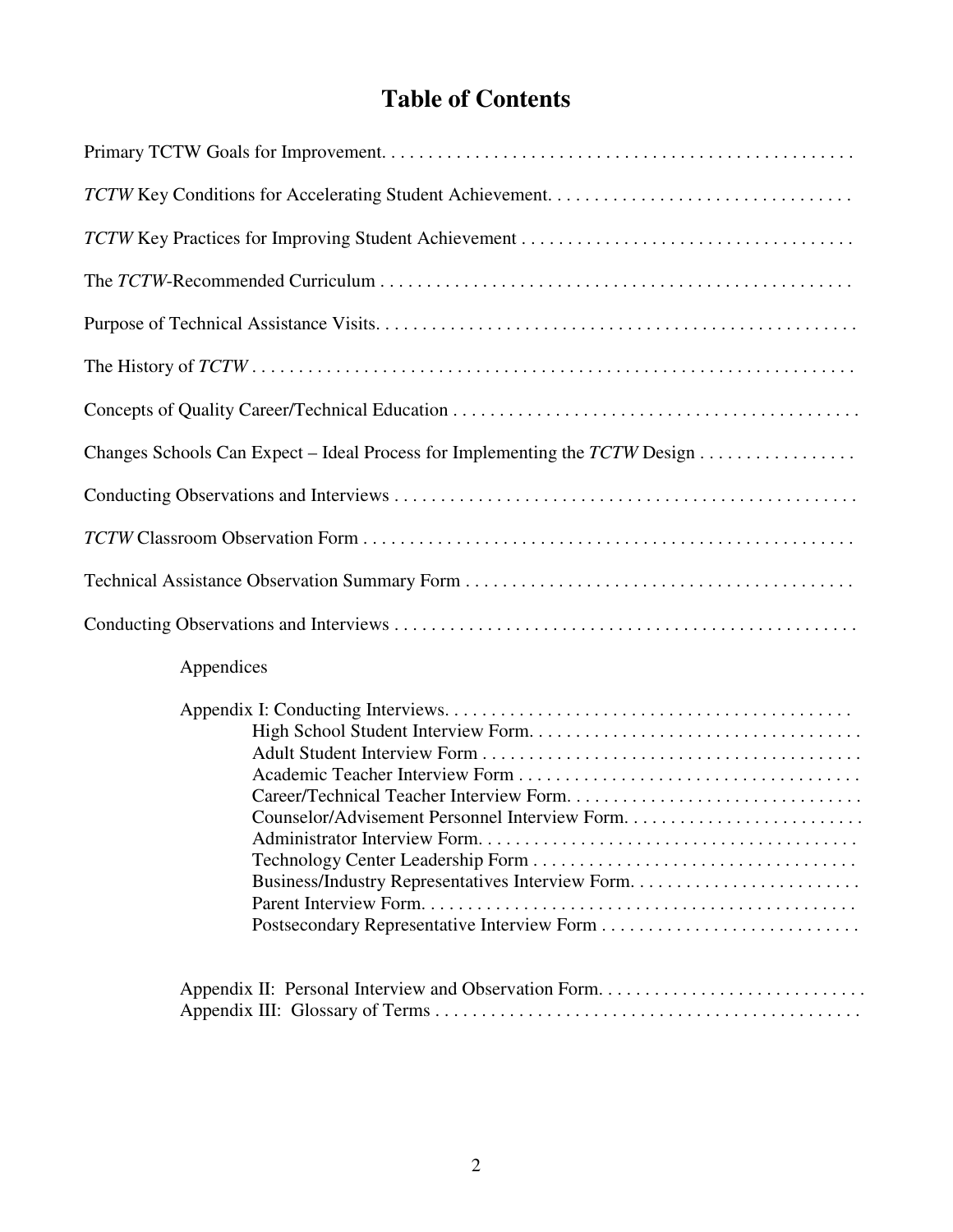# **Primary** *TCTW* **Goals for Continuous Improvement**

The mission of *TCTW* is to create a culture of high expectations and continuous improvement in high school. To achieve this mission, *TCTW* has several goals:

- Increase to 85 percent the percentages of career/technical students who meet the *TCTW* reading, mathematics and science performance goals on a National Assessment of Educational Progress (NAEP)-referenced exam.
- Increase the percentages of career/technical students who perform at the Proficient level to at least 50 percent in reading, mathematics and science, as measured by the NAEP-referenced *TCTW*  Assessment.
- Increase the percentages of technology center graduates who complete a career/technical concentration and enter employment within the field for which they were prepared and who enter postsecondary studies.
- Increase to 95 percent the percentages of high school students who enter the technology center in grade 11 and graduate on time.
- Advance state and local policies and leadership initiatives that sustain a continuous school improvement effort.
- Work with middle schools to effectively use EPAS assessments to guide students in creating programs of study that consist of courses that prepare students for high school and technology center courses.
- Increase annually the percentage of students leaving the technology center with postsecondary credit or having met standards for postsecondary studies, so they will avoid remedial courses.
- Work with the high schools to annually increase the percentage of students entering technology centers prepared and qualified to earn college credit based on PLAN test scores.
- Increase annually the percentage of technology center high school graduates that pass an improved employers exam. (National licensure, state exam/credential, etc. such as ASE)

# *TCTW* **Key Conditions for Accelerating Student Achievement**

*High Schools That Work* believes everyone — teachers, high schools, districts, technology centers, local and state leaders — must work together to align policies, resources, initiatives and accountability efforts to support high schools and technology centers as they adopt and implement comprehensive school improvement designs. The *TCTW* Key Conditions include the following:

• **A clear, functional mission statement:** Technology centers need a clear, functional mission statement to prepare students for challenging secondary studies and for success in postsecondary education and the workplace.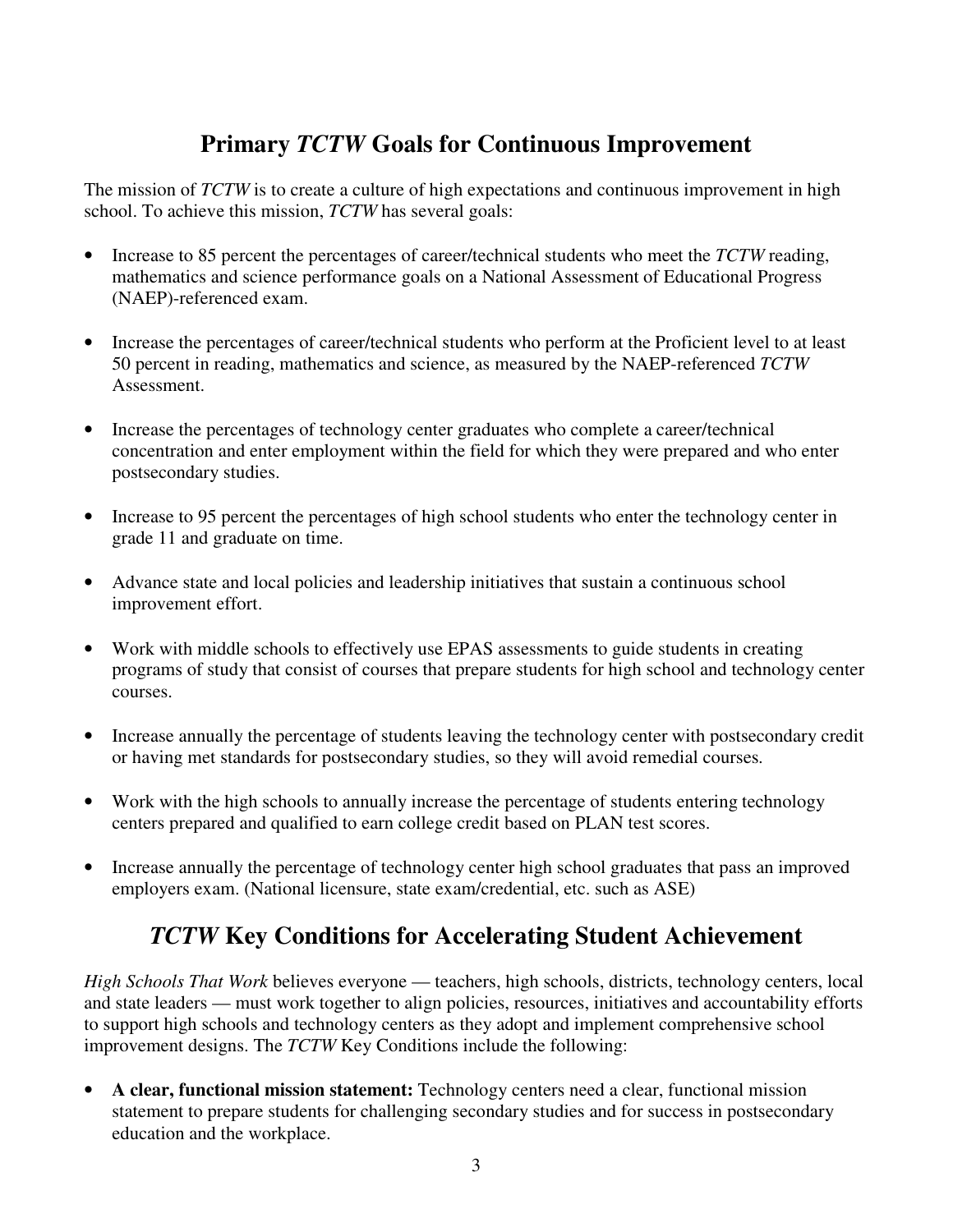- **Strong leadership:** Each technology center and home high school needs strong and committed leaders to improve, align and benchmark curricula to high standards, to improve the quality of instruction and to raise student achievement in grades 10 through adulthood. At each technology center, create a leadership team consisting of the campus director, assistant director, counselor and teacher leaders. School and district teams participate annually in a series of leadership development workshops aimed at more fully implementing the *TCTW* design.
- **Plan for continuous improvement:** Technology centers and site leaders need to create an organizational structure and process that ensures continuous involvement with faculty on what to teach, how to teach it, what students are expected to learn, how to assess what they have learned, and how faculty relate to each other, to the students and to the home high school, family and community.
- **Qualified teachers:** Technology center teachers have in-depth knowledge of their program/content areas and of teaching strategies appropriate to students' needs for success. Alternatively certified technology center teachers lacking certification/BS degree in their program/content areas are supported by the technology center to acquire them. The technology centers employ teachers who have program/content area depth and support them in learning how to teach effectively.
- **Commitment to goals:** School leaders and teachers are committed to achieving the *TCTW* Goals and implementing the Key Practices. School boards are committed to having all students complete a career/technical concentration and a rigorous academic core. Continuous review of local policies and practices ensures that a strong message of high expectations is sent to the school administration, faculty/staff and the home high school.
- **Flexible scheduling:** Technology center superintendents and school boards work with home high schools to adopt flexible schedules enabling students to attend technology centers, earn college credit and certifications, and complete an upgraded academic core.
- **Support for professional development:** Technology center leaders provide teachers with instructional materials, planning time and professional development for implementing new curricula and research-based instructional methods.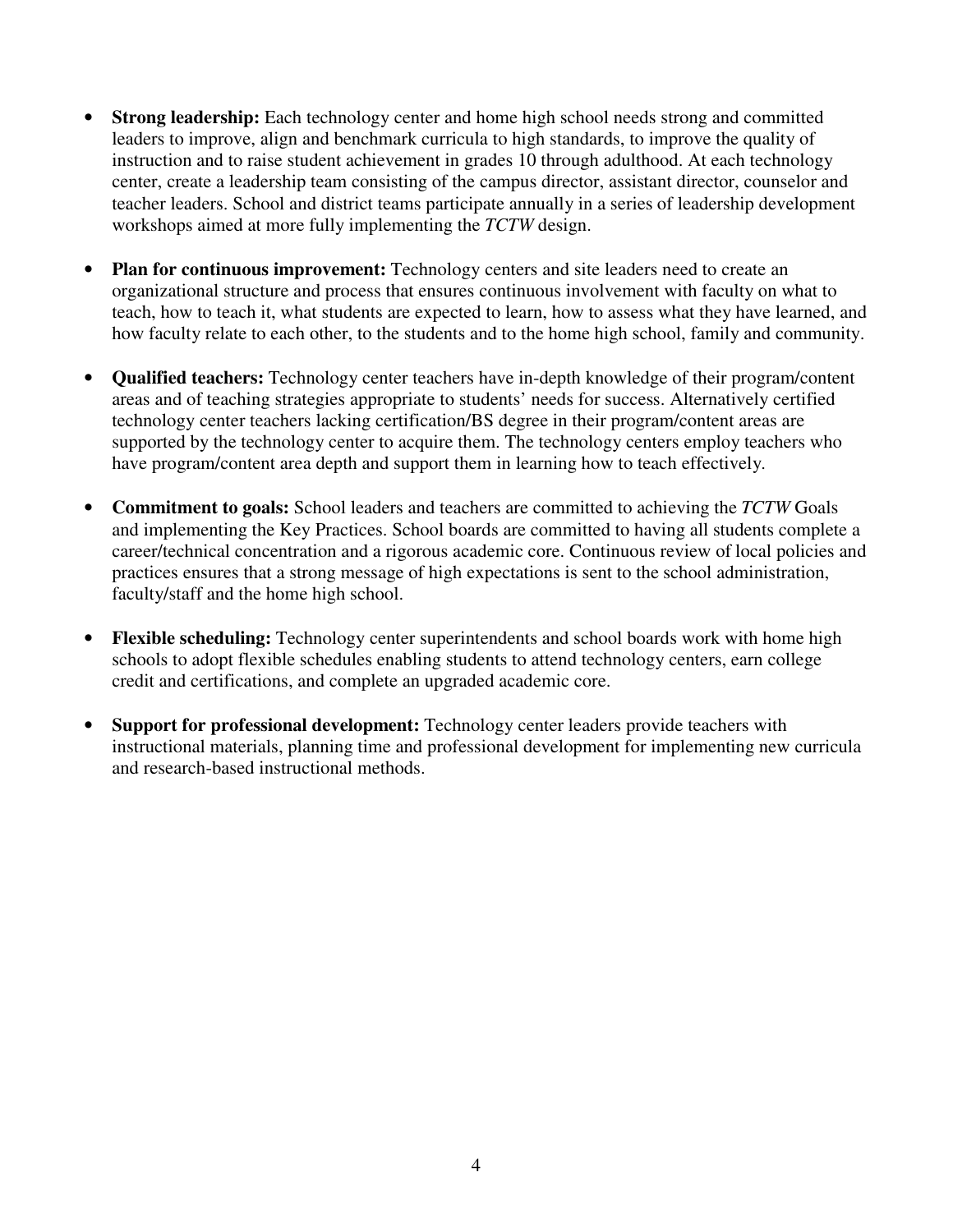## *TCTW* **Key Practices for Improving Student Achievement**

*TCTW* has identified a set of Key Practices that impact student achievement. Following are the *TCTW*  Key Practices that provide direction and meaning to comprehensive school improvement and student learning:

- **High expectations** Motivate more students to meet high expectations by integrating high expectations into classroom practices and giving students frequent feedback.
- **Program of study** Require each student to complete a plan of study leading them to complete a true concentration of an approved sequence, including at least four career/technical courses and an upgraded academic core leading to better postsecondary preparation for postsecondary studies.
- **Academic studies** Teach more students the essential concepts of the college-preparatory curriculum by encouraging them to apply academic content and skills to real-world problems and projects within their career and technical studies. School leaders need to:
	- o Align career/technical courses to essential state, national, academic and career/technical standards that prepare students for postsecondary studies and careers.
	- o Align core academic courses to essential state and national standards that prepare youth for postsecondary studies and careers.
	- o Align student assignments, student work and classroom assessments to at least the Proficient-level standards as measured by a NAEP-referenced exam, state assessments and employer recognized exams.
- **Career/technical studies**  Provide more students access to intellectually challenging career/technical studies in high-demand fields that emphasize higher-level mathematics, science, literacy and problem-solving skills needed in the workplace and in further education. School leaders need to:
	- o Create new courses blending academics and technical content, using applied teaching methods and new measures of academic and technical proficiency.
	- o Develop standards, conditions and agreements for awarding postsecondary credit in highdemand career/technical fields to high school students.
	- o Require senior projects with academic, technical and performance standards. (Capstone)
	- o Provide students opportunities to work toward a recognized employer certification.
	- o Provide students opportunities to earn college credit through dual enrollment in career/technical courses.
- **Work-based learning**  Enable students and their parents to choose from programs that integrate challenging high school career/technical studies and work-based learning and are planned by educators, employers and students.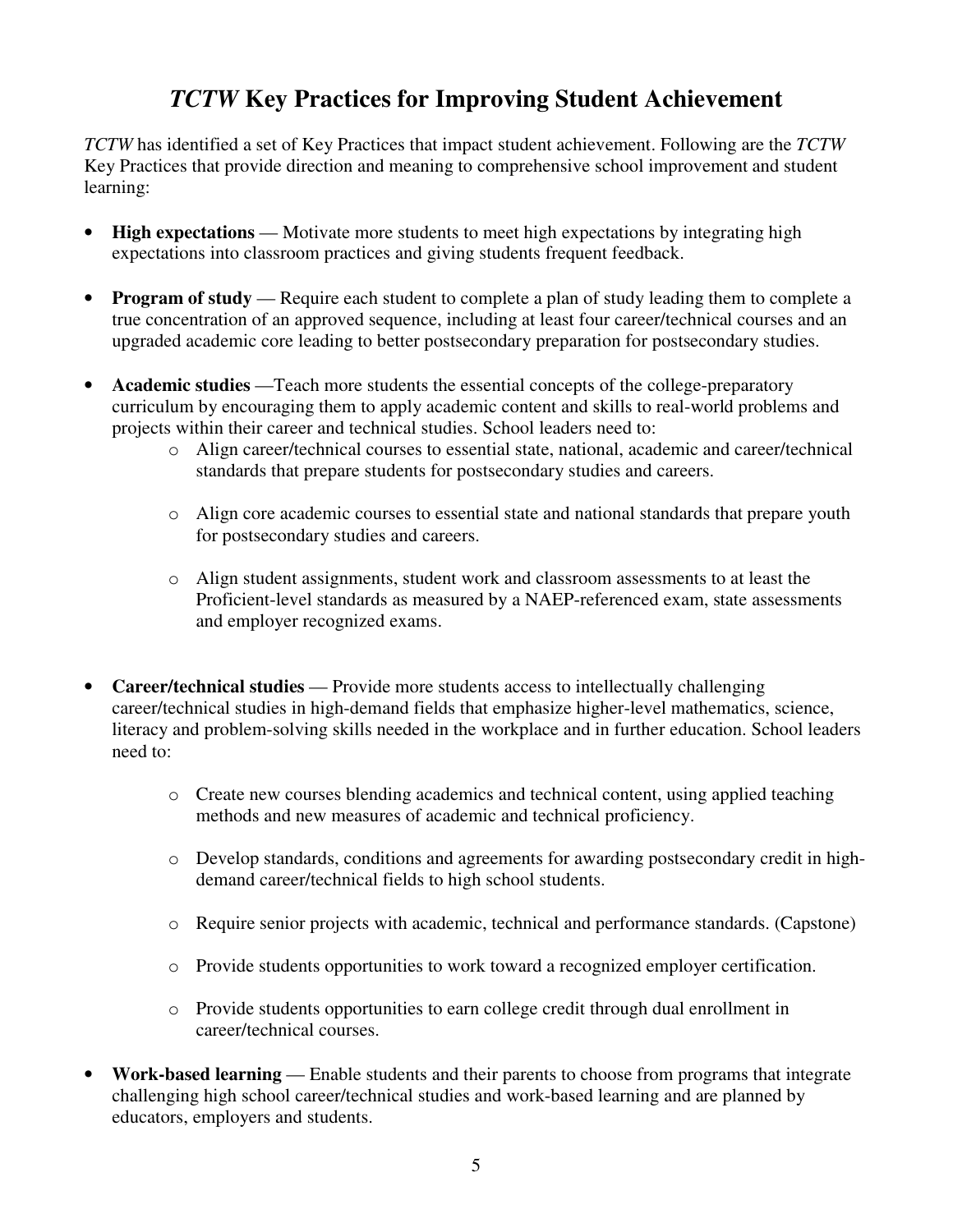- **Teachers working together** Provide teams of teachers from several disciplines the time and support to work together to help students succeed in challenging career/technical and academic studies. Integrate reading, writing and speaking as strategies for learning into all parts of the curriculum and integrate mathematics and science into career/technical classrooms. School leaders need to support
	- o career/technical and academic teachers in engaging students regularly in reading books and articles, writing, making presentations, and using high-level reasoning and thinking skills.
	- o career/technical, mathematics and science teachers working together to better align and integrate mathematics and science concepts and skills into assignments in career/technical classrooms.
- **Students actively engaged**  Engage students in career/technical and academic classrooms in rigorous and challenging Proficient-level assignments using research-based instructional strategies and technology.
- Guidance Involve students and their parents in a guidance and advisement system that develops positive relationships and ensures completion of a career/technical concentration with an approved sequence of at least four courses and an accelerated program of study. Provide each student with the same mentor throughout high school to assist with setting goals, selecting courses, reviewing the student's progress and suggesting appropriate interventions as necessary. School leaders need to:
	- o Hold a meeting with students, parents and their mentors annually at a technology center to review progress and develop plans for the next year.
	- o Develop efforts to educate middle grades parents, school and teacher leaders, and students about the achievement level needed for challenging high school and career/technical studies and to educate high school parents, students and teachers about the achievement level needed for postsecondary study and high-demand, high-income jobs.
- **Extra help** Provide a structured system of extra help to assist students in completing accelerated programs of study with high-level academic and technical content. School leaders need to:
	- o Support all career/technical students to become independent learners by giving them opportunities to practice the habits of successful learners, such as study and literacy skills, time management and cooperative learning.
	- o Give students easy access to opportunities to meet course standards and graduate on time with their peers.
	- o Support teachers in forming nurturing relationships with career/technical students aimed at improving students' work and achievement.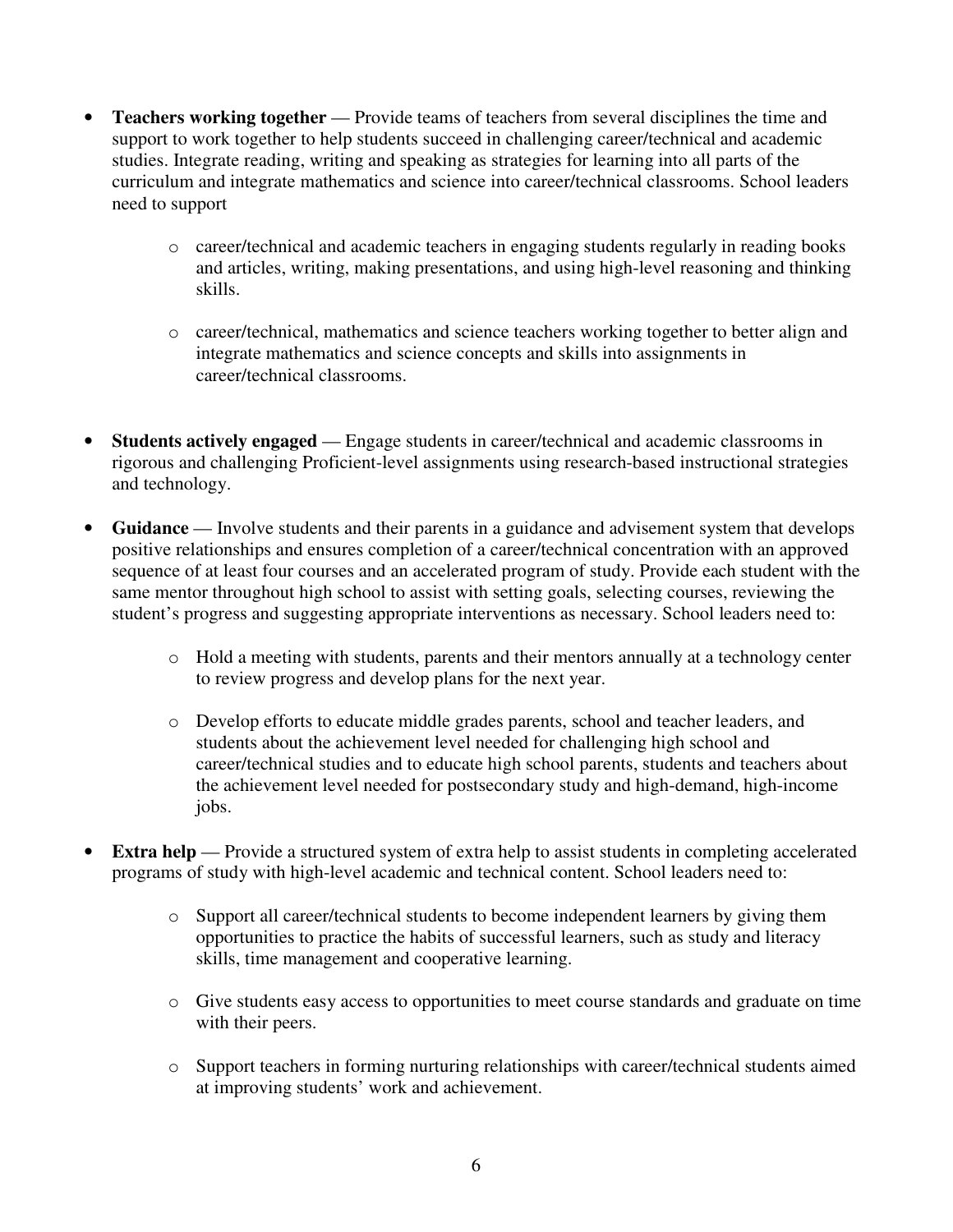- o Establish a system to analyze student progress on technology center standards and provide remediation focused on career/technical skills to ensure students can pass both hands-on performance and written certification exams.
- o Plan catch-up learning experiences for entering technology center students who are not prepared for career/technical and college-preparatory courses.
- o Work with postsecondary institutions to identify 11th-grade career/technical students not ready for postsecondary study. Develop special strategies to get these students prepared.
- Culture of continuous improvement Use student assessment, program evaluation data, technology center performance reports, program enrollment, retention and placement reports, college remediation reports, student follow-up reports and advisory committee input to continuously improve school culture, organization, management, curriculum and instruction to advance student learning.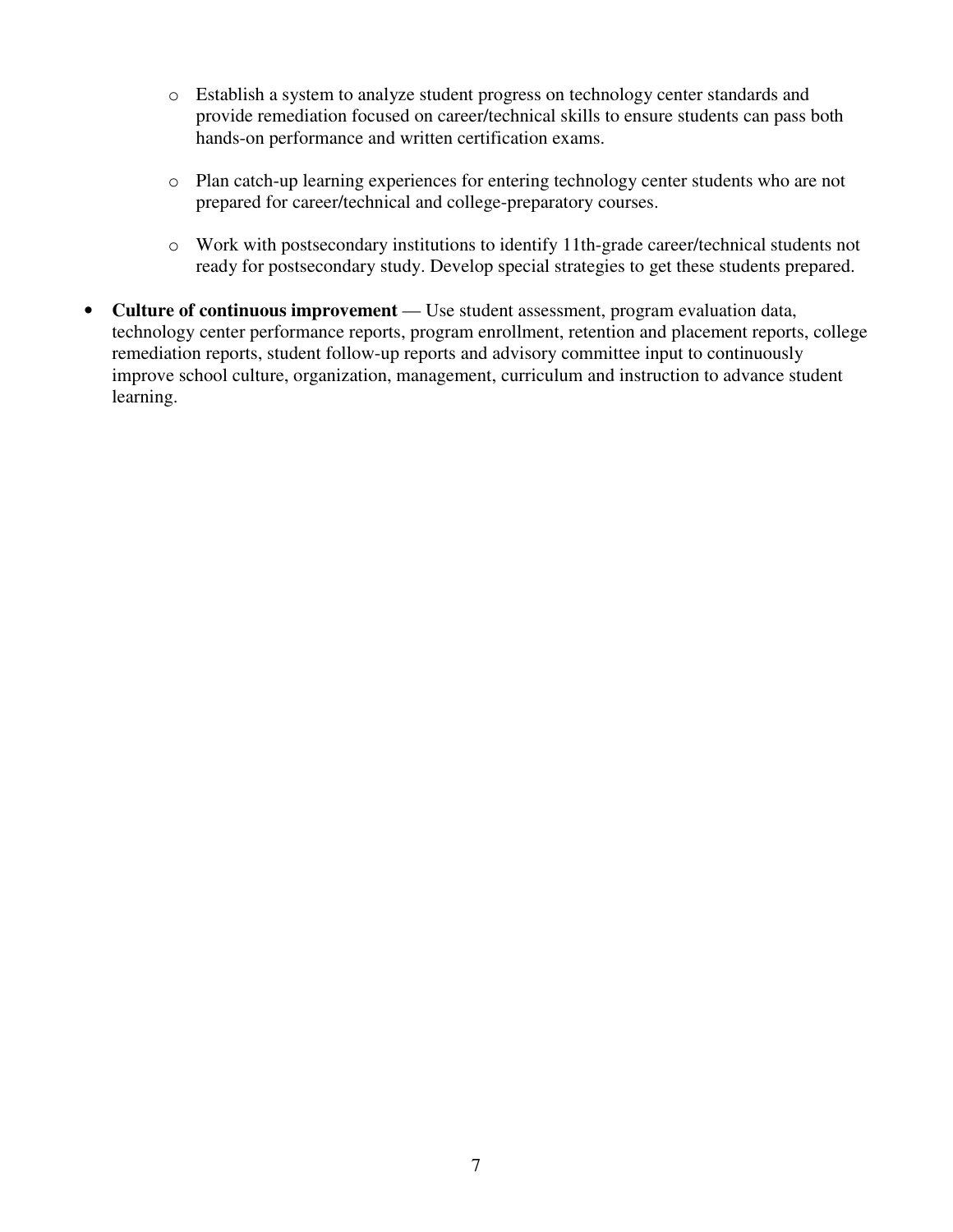## **The** *TCTW***-Recommended Curriculum**

The centerpiece of *TCTW* is a challenging curriculum focused on preparing high school students for further education and the workplace. To complete the recommended curriculum, each student takes the following:

- at least **four English courses**, with the content and performance standards of college-preparatory English that emphasize reading, writing and presentation skills. Students should read the equivalent of eight books annually, write short papers weekly and write one or more research papers annually. Students revise work until it meets standards.
- at least **four credits in mathematics** including Algebra I, geometry, Algebra II. A fourth higherlevel mathematics course or a specially developed mathematics course designed to prepare students for postsecondary studies is strongly recommended. This will help 11th-graders who are unprepared for college-level studies avoid remedial college mathematics.
	- o Students completing Algebra I in grade eight will be required to complete three additional years of mathematics.
	- o Students take mathematics their senior year.
	- o All career/technical courses focus on numeracy and literacy in the language of the technical area.
- at least **three college-preparatory science courses** biology, chemistry, physics or applied physics, or anatomy/physiology. Students conduct lab experiments and investigative studies; read, critique and discuss three to five books or equivalent articles about scientists, scientific discoveries and how science is used in the real world; keep lab notebooks; make presentations; and complete research projects and written reports. Students design and conduct group or individual projects. *TCTW* recommends that schools using block schedules require four years of science.
- at least **three college-preparatory social studies courses** emphasizing reading and writing to learn. Students will read five to eight books or equivalent articles, write weekly, make presentations, complete research projects, and prepare at least one major research paper in each course.
- at least **one computer course** or demonstrated proficiency in computer technology beyond simple keyboarding, which students should take early in high school to be prepared to use computer-based technical skills in other classes.
- at least **four credits in a concentration** that consists of an approved sequence of career/technical courses. Each student will have a choice from at least four career/technical concentrations in career cluster pathways at school sites, work sites, career/technical centers, postsecondary institutions; and a blended concentration, such as mathematics/science/technology or humanities and business studies. Each concentration will include one or two Advanced Placement (AP), International Baccalaureate (IB) or dual credit courses.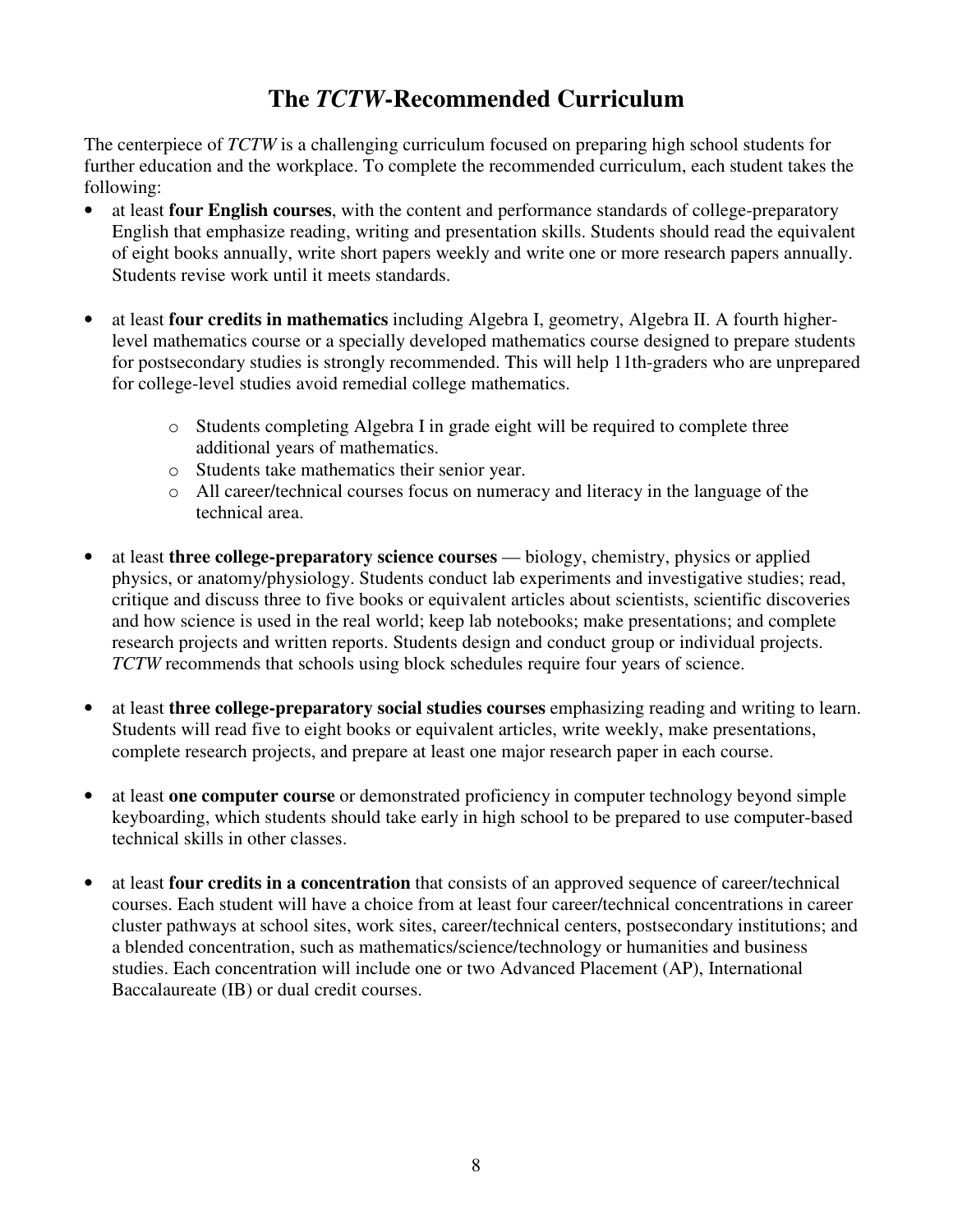# **Purpose of Technical Assistance Visits**

The purpose of technical assistance (TA) visits is to help school leaders and teachers identify changes needed to achieve the *Technology Centers That Work* (TC*TW*) goal: improved student achievement through blending high-level academic and career/technical studies. TA teams help sites improve the quality of learning for all students by working with teachers, counselors and administrators to:

- \_ raise expectations for student performance;
- \_ revise what students are taught;
- \_ change how students are taught;
- \_ change how the school relates to students;
- \_ change how teachers relate to each other;
- \_ change how the school relates to parents, middle schools, employers and postsecondary schools; and
- \_ collect and use data for continued improvement.

# **The History of** *TCTW*

*Technology Centers That Work* is a model to assist shared time technology centers to review actions needed to produce high-demand, high-wage graduates who will be leaders in their selected careers. In order to promote this focus and achieve the previously mentioned *TCTW* Goals, SREB leaders have made modifications to its original comprehensive school improvement model *High Schools That Work (HSTW).* The *TCTW* Key Practices reflect the basic indicators found in the *HSTW* model but have been created to target the specific needs of technology centers and their sending high schools.

While *HSTW* has primarily been working with comprehensive high schools since its inception in 1987, SREB has also had the fortune of working with technology centers over the past years to collect data and best practices in an effort to define quality career/technical studies. *HSTW* is a consortium of states working with the Southern Regional Education Board (SREB). Currently the *HSTW* Network consists of 32 states and almost 1,200 high schools. As *HSTW* works to assist schools in raising student achievement and completion rates to meet No Child Left Behind measures, *TCTW* will assist centers in emphasizing quality academic components and industry standards to provide students with a highquality program of studies to support high-wage, high-demand careers. This focus on high-wage, highdemand careers highlights the shift in career/technical education from old beliefs to new beliefs to support a globally competitive workforce. A comparison of these beliefs is found on pages 10 and 11 of this guide. A review of the structure and organization of changes needed for successful implementation of the model are found on  $_{\text{pages}}$  12-15.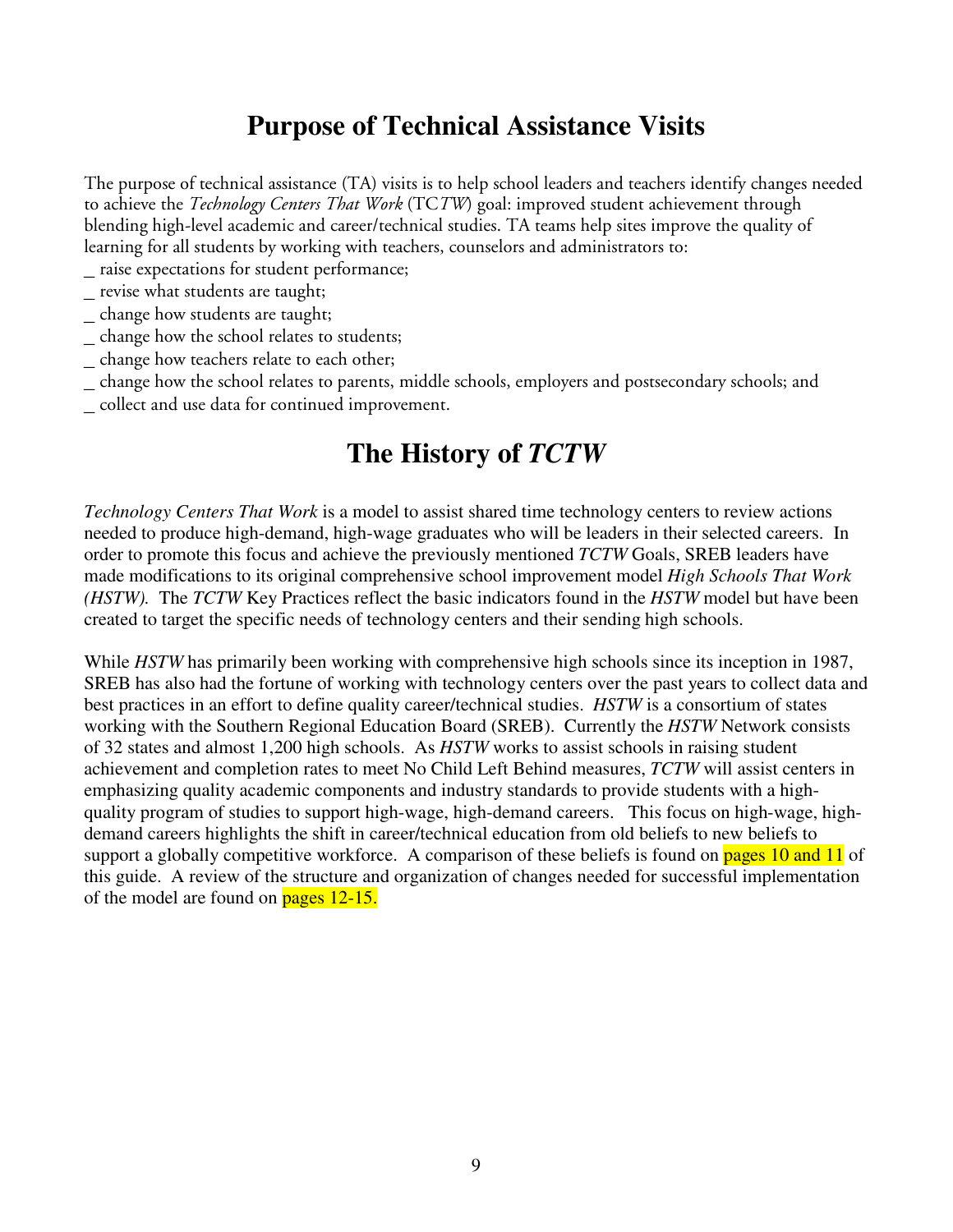## **CONCEPTS OF QUALITY CAREER/TECHNICAL EDUCATION**

| <b>Old Beliefs</b>                     | <b>New Beliefs</b>                         |  |
|----------------------------------------|--------------------------------------------|--|
| Stand-alone programs taught            | CTE is part of a total program of          |  |
| occupational skills for specific jobs. | academic and technical studies that        |  |
|                                        | prepares students for continued learning   |  |
|                                        | in work or educational settings.           |  |
| Students taught in low-level related   | Students expected to complete high-level   |  |
| academic courses                       | academic courses                           |  |
| All content needed for career taught   | CTE and academic teachers work as an       |  |
| by a CTE instructor                    | instructional team                         |  |
| Programs focused on preparing          | Programs focused on preparing students     |  |
| students for entry-level jobs          | for further learning and a career pathway  |  |
| Program success measured by            | Program success measured by number of      |  |
| number of students who entered a       | students who make a successful transition  |  |
| specific occupation right after high   | to work, further study or both             |  |
| school                                 |                                            |  |
| CTE is equated with less able          | CTE is part of the education of many       |  |
| students                               | students with a wide range of abilities    |  |
| CT educators "accommodate" many        | CT courses have challenging, clearly       |  |
| students by setting low standards      | defined goals that all students are        |  |
|                                        | expected to achieve                        |  |
| CTE is an elective                     | All students either complete an academic   |  |
|                                        | or career major                            |  |
| Academic educators view CTE as a       | Academic and CT educators work             |  |
| way to teach occupational skills to    | together to help students learn high-level |  |
| students who could not succeed in      | academic and technical concepts            |  |
| academic courses                       |                                            |  |
| Emphasis on learning procedural        | Emphasis is on helping students become     |  |
| skills and following directions-       | independent learners who can think         |  |
| students dependent on someone else     | through problems and find solutions        |  |
| to do the thinking                     |                                            |  |

Source: A Guide to Preparing a Syllabus: Designing Challenging Vocational Courses, SREB, 1997.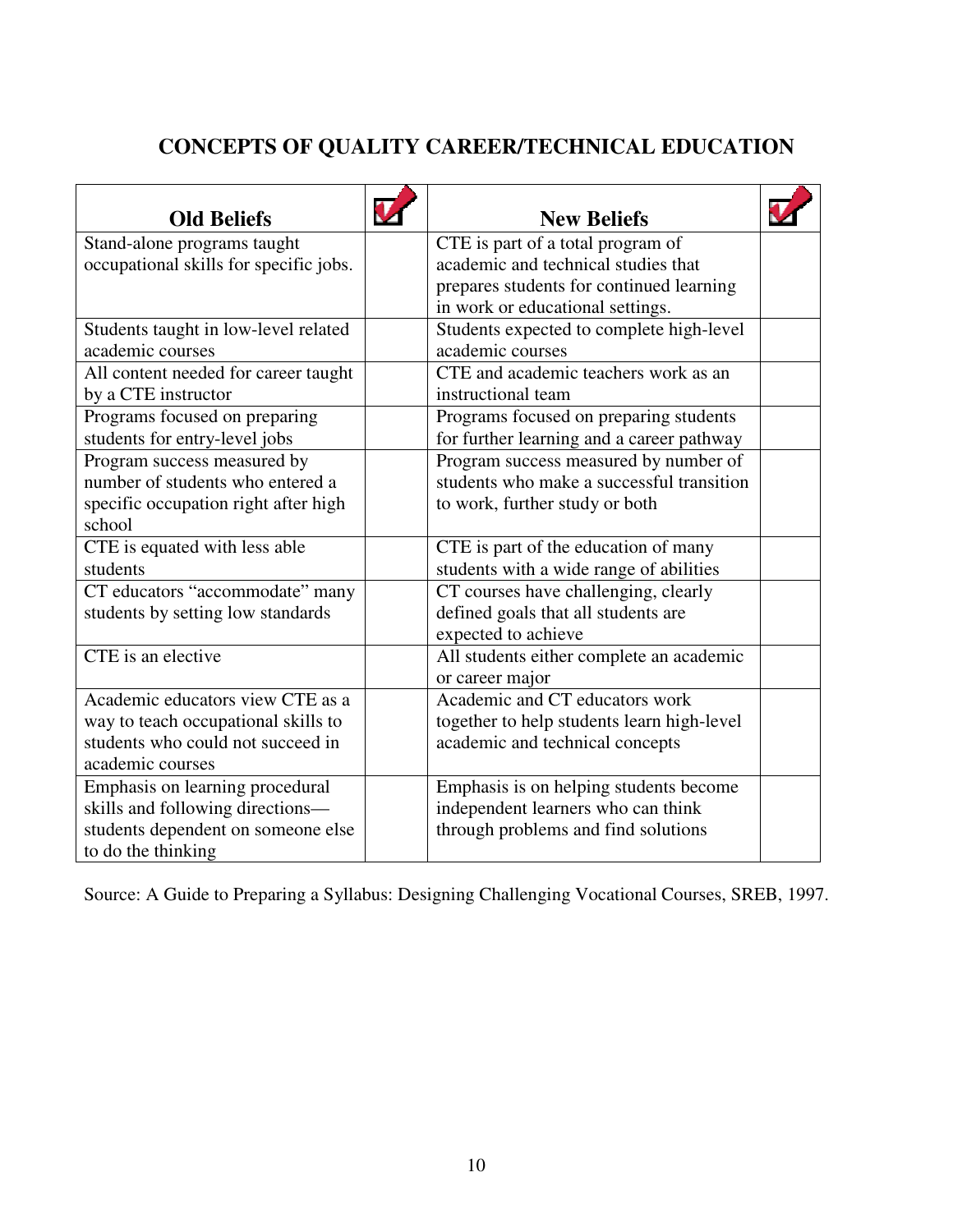## **CTE INSTRUCTIONAL PRACTICES**

| <b>Old Approach</b>                   | <b>New Approach</b>                                                              |  |
|---------------------------------------|----------------------------------------------------------------------------------|--|
| Instruction focuses on procedural     | In addition to learning procedural skills,                                       |  |
| skills                                | students are given open-ended problems                                           |  |
|                                       | requiring the use of technical, academic,                                        |  |
|                                       | cognitive and personal skills                                                    |  |
| CTE teacher handles the majority of   | CTE and academic teachers work                                                   |  |
| the instruction                       | together                                                                         |  |
| Students follow a set of steps to     | Students are given open-ended                                                    |  |
| complete assignments                  | assignments that require them to do                                              |  |
|                                       | research and to prepare their own steps                                          |  |
|                                       | for completing them                                                              |  |
| Instruction takes place in the        | Classrooms, laboratories, business and                                           |  |
| classroom or laboratory               | industry, the home and the community                                             |  |
|                                       | are all locations for instruction                                                |  |
| Content is determined by what the     | All students must learn a core set of                                            |  |
| instructor likes to teach or the      | major competencies (knowledge and                                                |  |
| students want to learn                | skills)                                                                          |  |
| Standards vary according to each      | All students are expected to meet the                                            |  |
| student's perceived ability           | same high standards                                                              |  |
| Assignments do not require students   | The teacher uses activities and problems                                         |  |
| to use academic and thinking skills   | that require students to integrate and use                                       |  |
|                                       | multiple academic and technical                                                  |  |
|                                       | competencies                                                                     |  |
| The teacher assumes student learning  | Assessment is continuous, using a wide                                           |  |
| through informal observations or      | variety of techniques that focus on                                              |  |
| performance and written tests         | standards                                                                        |  |
| All assessment is done by the teacher | Students evaluate their own work based                                           |  |
|                                       | on the definition of quality learning that                                       |  |
|                                       | they have developed with their teacher<br>before submitting it for the teacher's |  |
|                                       | review                                                                           |  |
| Assessments are conducted primarily   | The purpose of assessment is to help                                             |  |
| for assigning grades                  | students and instructors improve, as well                                        |  |
|                                       | as to determine grades based on                                                  |  |
|                                       | standards                                                                        |  |
| Students get one chance to learn the  | Students are given multiple                                                      |  |
| content before they are graded        | opportunities to learn the content. They                                         |  |
|                                       | may be expected to use their own time                                            |  |
|                                       | to meet quality standards                                                        |  |
| Students are not expected to work     | Students are expected to work on                                                 |  |
| outside of class                      | assigned projects outside of class                                               |  |

Source: A Guide to Preparing a Syllabus: Designing Challenging Vocational Courses, SREB, 1997.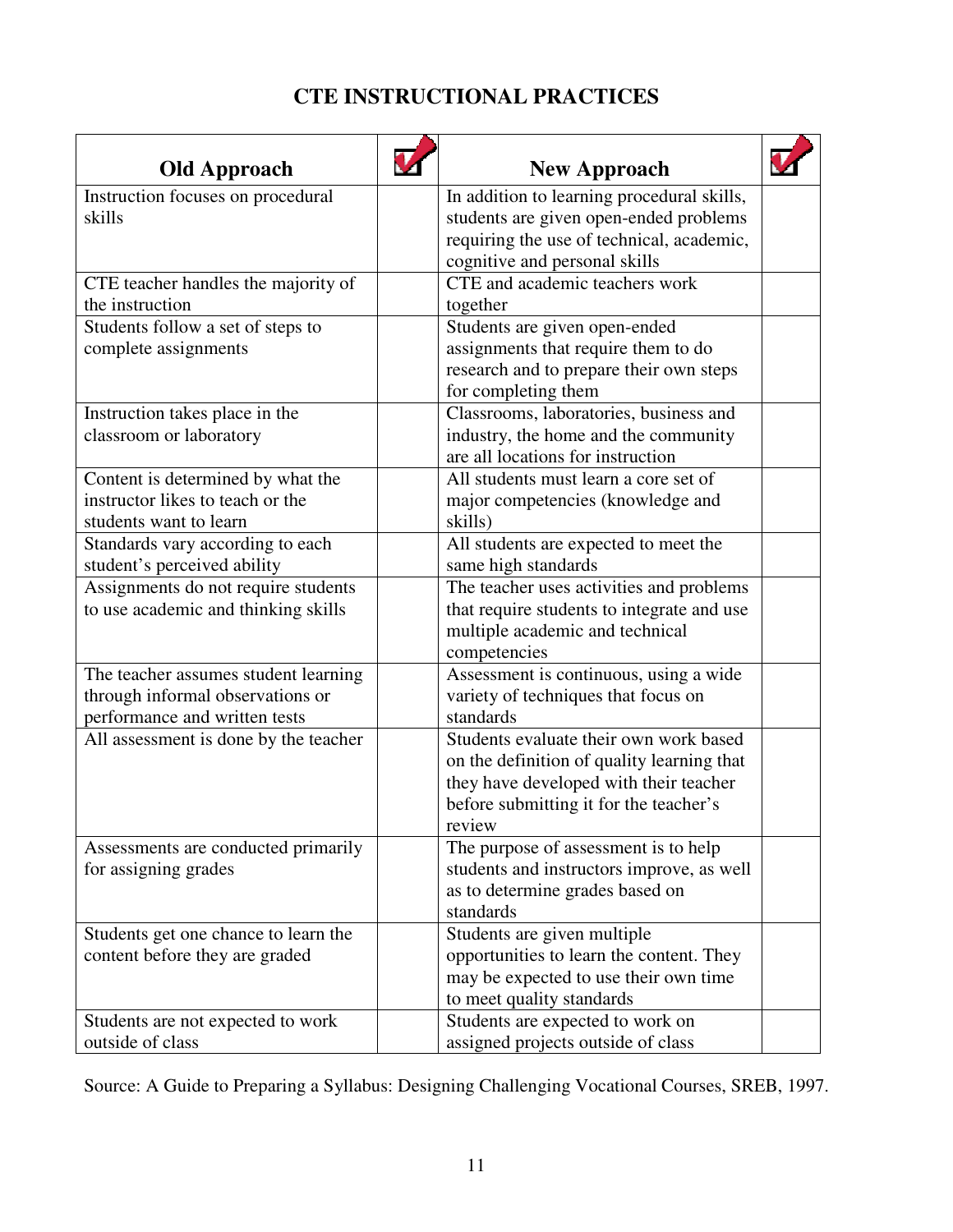| <b>Structural Changes</b>                                                                                                                                                                                                                                                                                                                                                                                                                                                                                                                                       | <b>Instructional Changes</b>                                                                                                                                                                                                                                                                                                                                                                                                                                                                                                                                                                                                                                                                                                                                                                                                                                                                                                                                                                                                                                                                                                                                                                                                                                                                                                                                                                                                                                  | <b>Support Changes</b>                                                                                                                                                                                                                                                                                                                                                                                                                                                                                                                                                                                                                                                                                                                                                                                                                                                                                                                                                                                                                                                                                           | <b>Leadership Changes</b>                                                                                                                                                                                                                                                                                                                                                                                                                                                                                                                                                                                                                                                                                                                              |
|-----------------------------------------------------------------------------------------------------------------------------------------------------------------------------------------------------------------------------------------------------------------------------------------------------------------------------------------------------------------------------------------------------------------------------------------------------------------------------------------------------------------------------------------------------------------|---------------------------------------------------------------------------------------------------------------------------------------------------------------------------------------------------------------------------------------------------------------------------------------------------------------------------------------------------------------------------------------------------------------------------------------------------------------------------------------------------------------------------------------------------------------------------------------------------------------------------------------------------------------------------------------------------------------------------------------------------------------------------------------------------------------------------------------------------------------------------------------------------------------------------------------------------------------------------------------------------------------------------------------------------------------------------------------------------------------------------------------------------------------------------------------------------------------------------------------------------------------------------------------------------------------------------------------------------------------------------------------------------------------------------------------------------------------|------------------------------------------------------------------------------------------------------------------------------------------------------------------------------------------------------------------------------------------------------------------------------------------------------------------------------------------------------------------------------------------------------------------------------------------------------------------------------------------------------------------------------------------------------------------------------------------------------------------------------------------------------------------------------------------------------------------------------------------------------------------------------------------------------------------------------------------------------------------------------------------------------------------------------------------------------------------------------------------------------------------------------------------------------------------------------------------------------------------|--------------------------------------------------------------------------------------------------------------------------------------------------------------------------------------------------------------------------------------------------------------------------------------------------------------------------------------------------------------------------------------------------------------------------------------------------------------------------------------------------------------------------------------------------------------------------------------------------------------------------------------------------------------------------------------------------------------------------------------------------------|
| <b>Adjust the Master Schedule -</b><br>annually to increase the percentage of<br>students enrolled in college preparatory<br>courses by at least 20 percent.<br><b>Expand Student Access to Quality</b><br>Career/Technical Studies - through<br>partnerships with employers and<br>postsecondary institutions<br><b>Expand Dual Credit and Advanced</b><br><b>Placement Offerings Each Year - by</b><br>training teachers annually and offering<br>new courses<br>Organize into career-based small<br>learning communities around a rigorous<br>academic core/ | Literacy Across the Curriculum -<br>prepare all teachers to use reading and<br>writing to learn strategies<br>٠<br>Numeracy Across the Curriculum -<br>Establish plans to increase student use<br>of mathematical skills and processes in<br>all content areas - with special<br>emphasis in science, career/technical<br>courses, physical education and<br>athletics<br><b>Integrating Academic and Career</b><br><b>Studies</b> – Establish common units of<br>study that link academic content with<br>real world opportunities<br>Project-based Learning - Develop<br>high-level project-based assessments<br><b>Research-based Instructional</b><br><b>Strategies</b> – prepare teachers to use<br>strategies that actively engage students<br>in relevant learning experiences<br>Curriculum Alignment - Align<br>instruction to state standards through<br>development of a curriculum<br>framework, course syllabi, common<br>end-of-course exams and units of study<br><b>Developing Students as Self-directed</b><br><b>Learners</b> – Instruction to develop study<br>skills provided through a support class<br>or integrated into ninth - and $10^{th}$ - grade<br>courses<br><b>Teacher Assignments and</b><br><b>Assessments</b> – Develop a process to<br>provide teachers with frequent feedback<br>on a review of assignments, student<br>work and assessments to determine if<br>they expect students to learn at the<br>proficient level | <b>Development of a Ninth -grade</b><br><b>Support Program - for students</b><br>entering high school lacking skills for<br>success.<br><b>Extra Help Program</b> – Program that<br>ensures all students having a grade<br>below "B" have access to and receive<br>help.<br>Guidance Program - Program that<br>ensures every student has an adult<br>advocate at the school who meets with<br>the student to develop and annually<br>review a four-year plan for success.<br>The program also involves frequent<br>monitoring of student progress by the<br>adult advocate who keeps parents<br>involved and informed.<br><b>Credit Recovery Program - A process</b><br>to allow students to make up failed<br>courses in a timely manner so they may<br>graduate on-time.<br><b>Support for Teaching and Learning -</b><br>A process to develop school leadership<br>teams who support efforts to improve<br>instruction through development of<br>demonstration classrooms, peer<br>coaching, walkthrough observations<br>and strategies to assist teachers in<br>making the various changes outlined<br>here. | Development of a leadership team to:<br>٠<br>involve all faculty in the change<br>process<br>create a culture of high<br>expectations in the school<br>build consensus for a need to<br>change within a school<br>move standards into the classroom<br>▪<br>to get students to create proficient-<br>level work<br>support efforts to focus on literacy<br>support efforts to focus on<br>▪<br>numeracy<br>$\blacksquare$<br>Prepare master teachers - to become<br>teacher leaders<br><b>Engage the Faculty in Continuous</b><br>٠<br>School Improvement - by organizing<br>a school improvement team and school<br>wide leadership teams around<br>curriculum and instruction, professional<br>development, evaluation, guidance and<br>transitions. |

#### **Changes Schools Can Expect – Ideal Process for Implementing the** *TCTW* **Design**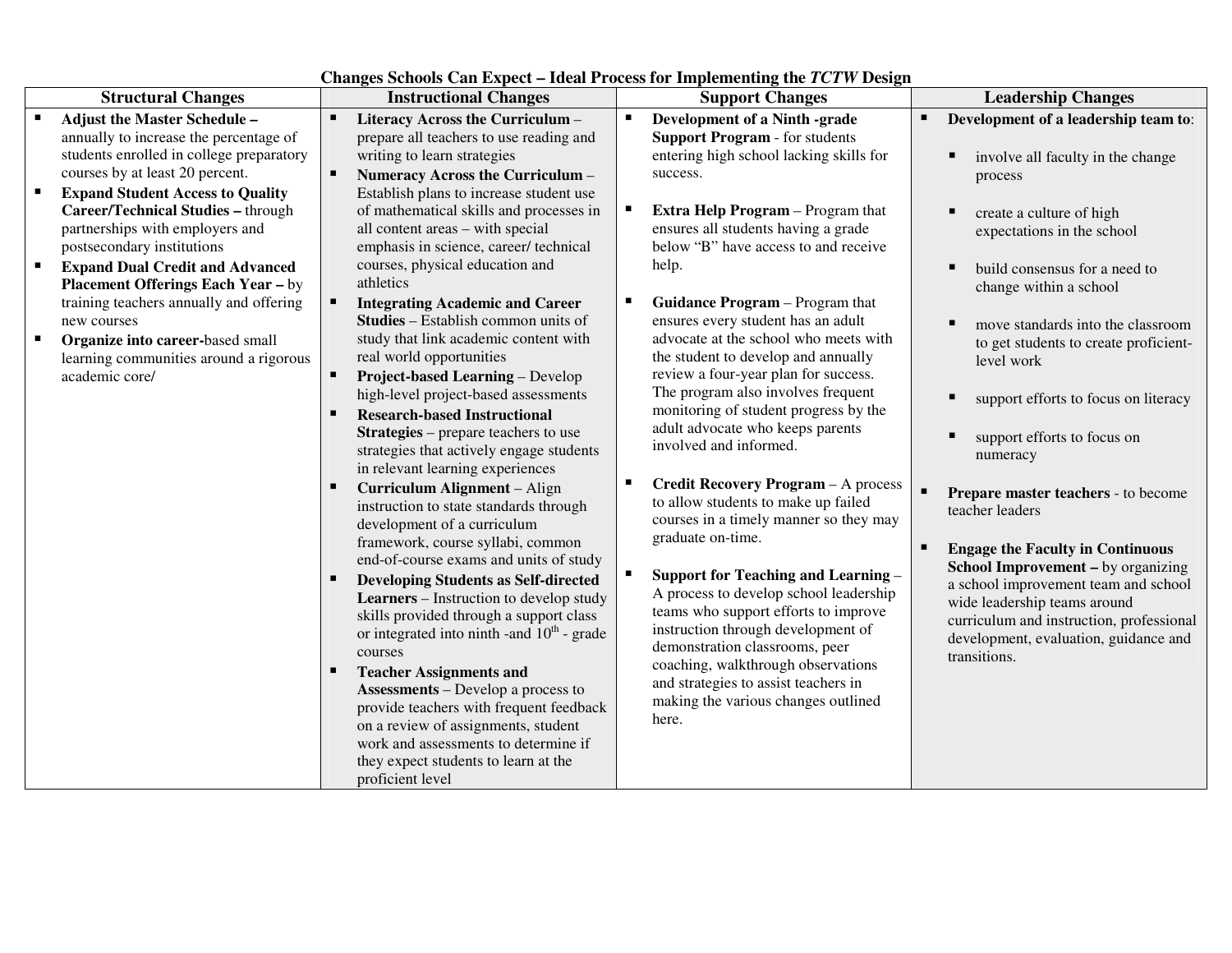| Area                             | <b>Planning</b>                                                                                                                                                                                                                                                                                                                                                                            | <b>Implementing</b>                                                                                                                                                                                                                                                          | <b>Reviewing/Refining</b>                                                                                                                                                                                                    |
|----------------------------------|--------------------------------------------------------------------------------------------------------------------------------------------------------------------------------------------------------------------------------------------------------------------------------------------------------------------------------------------------------------------------------------------|------------------------------------------------------------------------------------------------------------------------------------------------------------------------------------------------------------------------------------------------------------------------------|------------------------------------------------------------------------------------------------------------------------------------------------------------------------------------------------------------------------------|
| <b>Structural</b>                | Actions to create a culture of raised<br>expectations within the school<br>Actions to increase the percentages of students<br>п<br>completing the TCTW-recommended core and<br>a concentration<br>New master schedule that increases the<br>п<br>percentages of students in advantaged<br>curriculum<br>Increase in AP offerings and develop links to<br>п<br>expand dual credit offerings | Interdisciplinary TCTW leadership teams<br>within to plan actions for continuous<br>improvement<br>Increase in senior year expectations<br>(multiple formats)<br>Phase out 20 percent of low- level course<br>sections to push students to a higher level                    | School and Classroom Practices via the<br>TCTW Technical Assistance Visit, TCTW<br>Assessment and TCTW Ninth -grade<br>Survey<br><b>Master Schedule</b><br><b>Current School Improvement Plans</b>                           |
| <b>Instructional</b>             | Development of a literacy plan using TCTW's<br>п<br><b>Literacy Goals</b><br>Development of a numeracy across the<br>п<br>curriculum plan that integrates mathematics,<br>science, CT, PE and athletics<br>Process for teachers to analyze teacher<br>п<br>assignments, student work and assessments<br>Curriculum mapping in all core areas and<br>п<br>career/technical courses          | Literacy instructional strategies across the<br>curriculum<br>Research-based instructional strategies that<br>actively engage students to complete<br>challenging assignments<br>Upgrade mathematics teachers' content<br>knowledge and instructional methods (as<br>needed) | Instruction via walkthrough observations<br>by school and district leaders aligned to<br>professional development<br>Analyze teacher assignments, student work<br>and classroom assignments against the<br>proficient level. |
| <b>Support</b>                   | Advisor-advisee program that will involve<br>п<br>faculty, students and parents<br>Extra Help Program for all students not<br>п<br>meeting standards<br>Prepare teachers for ninth-grade catch-up<br>п<br>courses                                                                                                                                                                          | Actions to communicate plans to students<br>and parents in a clear manner<br>Provide students with frequent feedback on<br>progress in reaching proficient level work                                                                                                        | Development or revision of program of<br>study booklet<br>Involvement of parents in the scheduling<br>process                                                                                                                |
| Leadership<br><b>Development</b> | Develop leadership team procedures for<br>п<br>overall school                                                                                                                                                                                                                                                                                                                              | SREB's Leadership Modules:<br>٠<br>Creating a Culture of High<br>$\circ$<br>Expectations<br>Using Data to Lead Change<br>$\circ$                                                                                                                                             | Involvement of entire faculty in the<br>л<br>improvement process                                                                                                                                                             |

#### **Recommended Plan for** *High Schools That Work* **Plan for Implementation - Year 1**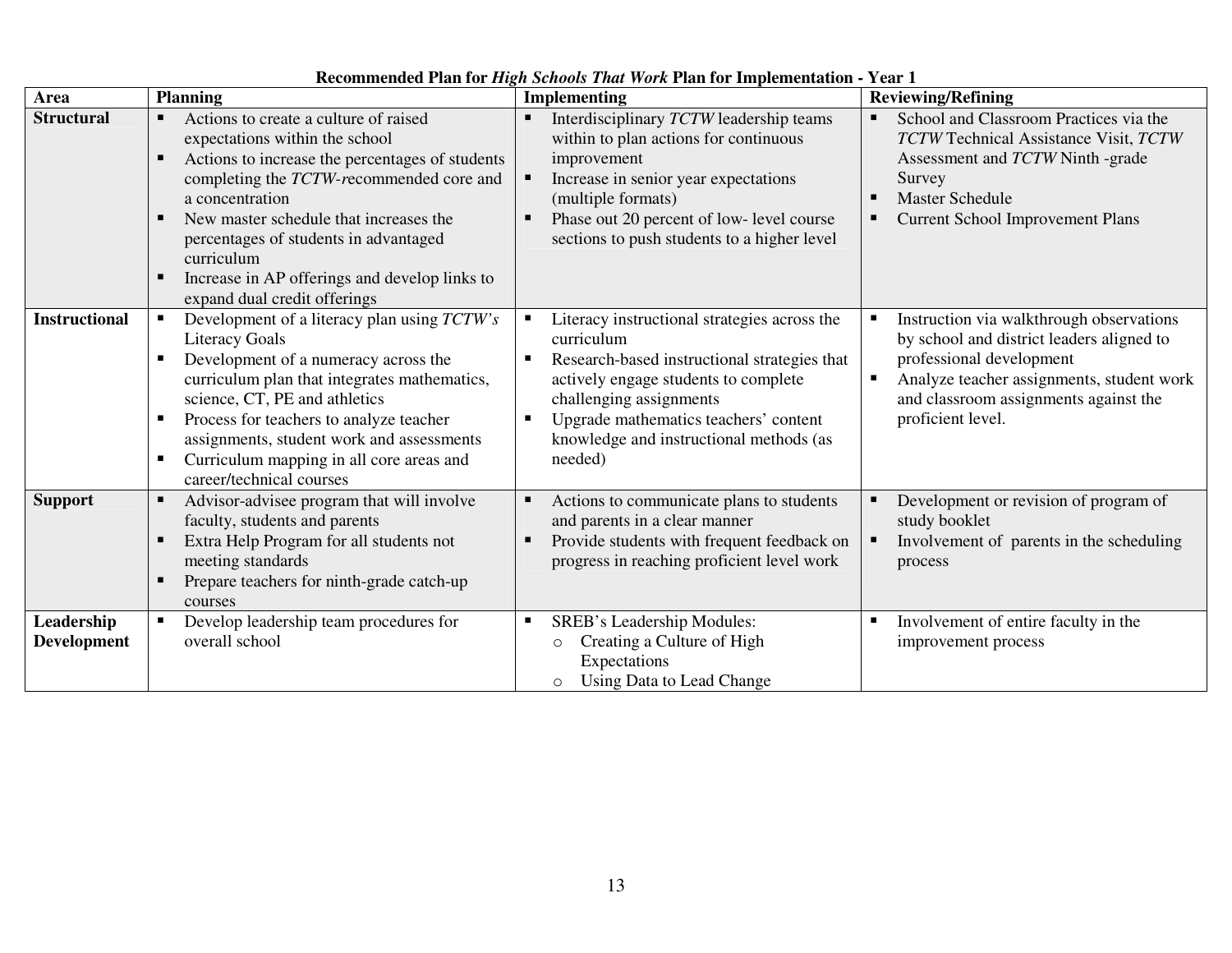| Area                 | <b>Planning</b>                                                                                                                                                                                                                                                                                                                                                                               | кссоннисносо і кін гог тіезн беноову тими туогісті кін гог тіпріснісногоді<br><b>Implementing</b>                                                                                                                                                                                                                                                                                                     | <b>Reviewing/Refining</b>                                                                                                                                                                                                    |
|----------------------|-----------------------------------------------------------------------------------------------------------------------------------------------------------------------------------------------------------------------------------------------------------------------------------------------------------------------------------------------------------------------------------------------|-------------------------------------------------------------------------------------------------------------------------------------------------------------------------------------------------------------------------------------------------------------------------------------------------------------------------------------------------------------------------------------------------------|------------------------------------------------------------------------------------------------------------------------------------------------------------------------------------------------------------------------------|
| <b>Structural</b>    | $12th$ grade transition program designed<br>around three dimensions:<br>Getting almost all students ready for<br>$\circ$<br>college<br>Special programs for students planning<br>$\circ$<br>to go to college but not yet prepared<br>Employer certification programs for<br>$\circ$<br>students not planning to go to college<br>Continuous efforts to raise expectations for<br>all students | Ninth-grade program including catch-up<br>courses<br>Actions to increase the percentages of<br>$\blacksquare$<br>students completing TCTW recommended<br>core and a concentration<br>Master schedule that phases out 20 percent<br>of low-level course sections to push<br>students to a higher level<br>Implement new AP course offerings and<br>expand dual credit offerings                        | Interdisciplinary leadership team<br>effectiveness<br>Senior-year expectations and current<br>٠<br>graduation requirements<br>Implementation impact of pushing more<br>$\blacksquare$<br>students into advantaged curriculum |
| <b>Instructional</b> | Project-based learning focus<br>Improving the quality of CTE instruction<br>through integration of academic,<br>career/technical instruction and<br>improvement of project-based learning<br>opportunities.<br>Curriculum Mapping in two core academic<br>areas                                                                                                                               | Implement school-wide literacy plan<br>Implement numeracy across the<br>٠<br>curriculum plan that integrates<br>mathematics, science, CT, PE and athletics<br>Research-based Instructional Strategies<br>п<br>Process for teachers to analyze teacher<br>assignments, student work and assessments<br>to determine if they reach proficiency<br>Curriculum mapping for two core content<br>п<br>areas | Teacher use of literacy strategies to engage<br>students in classrooms<br>Teacher use of research-based instructional<br>strategies that actively engage students<br>Quality of mathematics instruction<br>$\blacksquare$    |
| <b>Support</b>       | Preparation of teachers to teach new senior<br>transition courses to prepare students for<br>postsecondary study and careers<br>Develop students as self-directed learners<br>curriculum<br>Prepare teachers to teach new AP course<br>offerings                                                                                                                                              | Adviser-advisee program that involves<br>students, faculty and parents with frequent<br>feedback and communication<br>Extra Help Program for all students not<br>meeting standards<br>Implement new ninth grade catch-up<br>courses                                                                                                                                                                   | Communication procedures to students and<br>parents<br>$\blacksquare$<br>Feedback procedures for students on<br>progress toward proficient-level work                                                                        |
| Leadership           | Develop leadership teams for continuous<br>improvement.<br>Develop school wide school improvement<br>coordinators                                                                                                                                                                                                                                                                             | <b>SREB's Leadership Modules:</b><br>$\blacksquare$<br>Prioritizing, Mapping and Monitoring<br>$\circ$<br>the Curriculum<br>Literacy Leadership<br>$\circ$                                                                                                                                                                                                                                            | Effectiveness of leadership processes<br>Change in the culture of expectations<br>within school<br>Processes to analyze data, establish goals<br>and actions to meet them.                                                   |

#### **Recommended Plan for** *High Schools That Work* **Plan for Implementation - Year 2**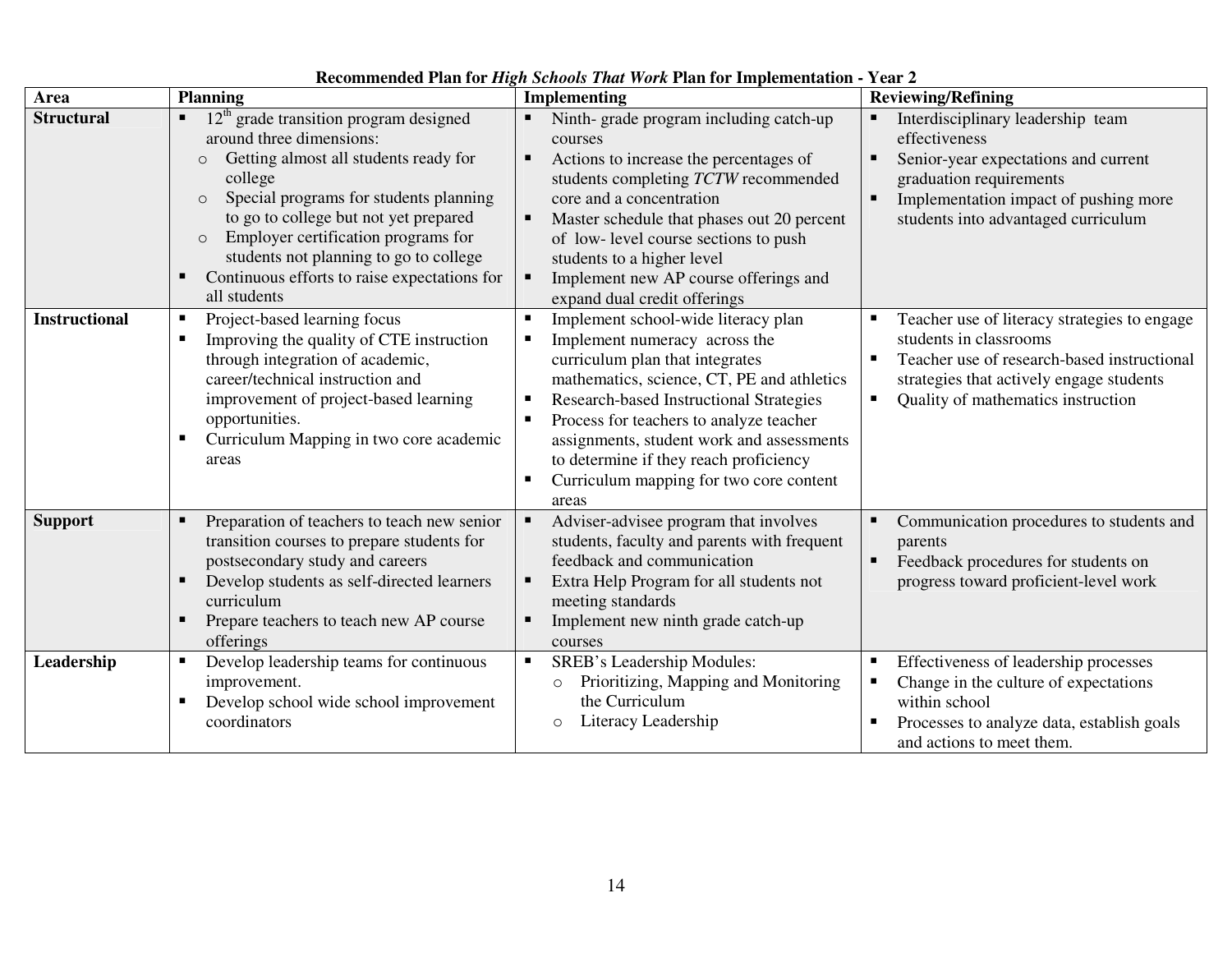| Area                 | <b>Planning</b>                                                                                                                                                                     | несопписнее и выгтот тто, п эспосы тиш ноги на тог ниргенение на<br><b>Implementing</b>                                                                                                                                                                                                                                                                                                                                                                         | <b>Reviewing/Refining</b>                                                                                                                                                                                                                                                                                                                                                                                                           |
|----------------------|-------------------------------------------------------------------------------------------------------------------------------------------------------------------------------------|-----------------------------------------------------------------------------------------------------------------------------------------------------------------------------------------------------------------------------------------------------------------------------------------------------------------------------------------------------------------------------------------------------------------------------------------------------------------|-------------------------------------------------------------------------------------------------------------------------------------------------------------------------------------------------------------------------------------------------------------------------------------------------------------------------------------------------------------------------------------------------------------------------------------|
| <b>Structural</b>    | Enhanced collaboration with<br>community/technical colleges and<br>business/industry<br>Expand collaboration with feeder middle<br>л<br>grades to improve transition of students    | $12th$ grade transition program designed<br>around three dimensions:<br>Getting almost all students ready for<br>college<br>Special programs for students planning<br>$\circ$<br>to go to college but not yet prepared<br>Employer certification programs for<br>$\circ$<br>students not planning to go to college<br>Efforts to raise expectations for all students<br>Phase out 20 percent of low level course<br>sections to push students to a higher level | Ninth-grade transition programs<br>Е<br>Actions to increase the percentages of students<br>completing TCTW recommended core and a<br>concentration<br>Quality of new AP offerings and effectiveness of<br>dual credit offerings                                                                                                                                                                                                     |
| <b>Instructional</b> | л<br>Expansion of real-world learning<br>opportunities<br>Work-based learning<br>$\circ$<br>Senior project development<br>$\circ$<br>Curriculum mapping for CTE programs            | Literacy/numeracy and research-based<br><b>Instructional Strategies</b><br>Project-based learning focus<br>Improve the quality of CTE Instruction<br>through integration of academic and career/<br>technical instruction and improve quality of<br>project-based learning activities<br>Curriculum mapping for two core content<br>areas<br><b>Demonstration Classrooms</b>                                                                                    | Teacher use of literacy/numeracy strategies to<br>engage students in the classrooms<br>Teacher use of research-based instructional<br>strategies that actively engage students<br>Curriculum mapping process<br>Е<br>Processes for teachers to analyze assignments,<br>student work and assessments to determine if<br>they reach proficiency<br>Effectiveness of demonstration classrooms and<br>increase in teacher collaboration |
| <b>Support</b>       | Expand links with community support<br>programs                                                                                                                                     | Teach new senior transition courses to<br>prepare students for postsecondary study<br>and careers<br>Implement students as self-directed learners<br>curriculum<br>Teach new AP/dual credit course offerings                                                                                                                                                                                                                                                    | Adviser-advisee program effectiveness<br>в<br>Extra Help program effectiveness<br>Ninth-grade catch-up courses effectiveness<br>School and classroom practices via Technical<br>Review Visit, TCTW Assessment and TCTW<br>Ninth-grade survey<br>Continual review of communication processes                                                                                                                                         |
| Leadership           | Continuous improvement team revisits<br>п<br>current plans<br>Process to orient new staff to TCTW design.<br>п<br>л<br>Literacy and numeracy coaches to support<br>continued growth | SREB's Leadership Modules:<br>Leading Assessment and Instruction<br>Numeracy Leadership<br>$\circ$                                                                                                                                                                                                                                                                                                                                                              | Focus team effectiveness for continuous<br>п<br>planning<br>Leadership for curriculum, instruction and<br>assessment                                                                                                                                                                                                                                                                                                                |

**Recommended Plan for** *High Schools That Work* **Plan for Implementation - Year 3**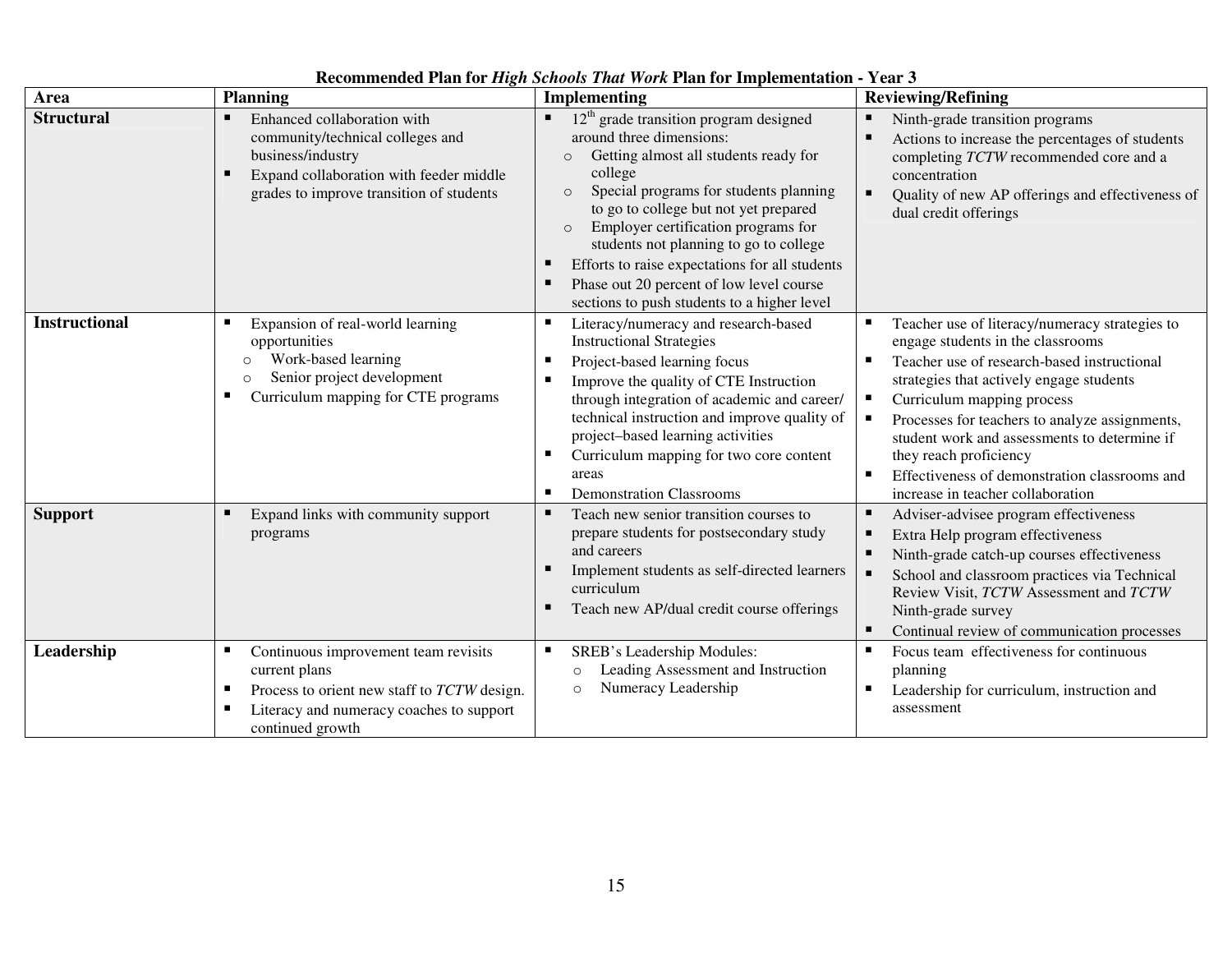# **Tips for Being a Successful Team Member**

Perhaps the most important component of the TA visit is the team member. During the visit, team members observe classes and take notes related to specific practices; interview administrators, teachers, counselors and students; and help develop the TA report for the site.

## **Tips for Being a Successful Team Member**

1. Think of yourself as a "helper." You provide technical assistance to a site that is taking great risks to change center and classroom practices. Celebrate the positive!

2. Be analytical. Look beneath the surface to ensure you are giving an honest appraisal of where the school is now and where it needs to be. Do not make assumptions or inferences; just collect evidence.

3. Take copious notes. Do not rely on your memory, no matter how good it is. **You will give the team leader your notes at the end of the visit, so be sure they are clear.** Keep your notes confidential.

4. Find data to support your decisions (SAT/ACT scores, certification exam results, state tests, dropout rate, number of students who go on to postsecondary studies, number of students who must take remedial courses, etc.).

5. Ask pointed questions in interviews. Be persistent; if a question is not answered to your satisfaction, ask it in a different way. Talk to teachers and students in the halls as well as during interviews.

6. Read and study materials provided by the school.

## 7. **Visit all classes assigned to you.**

8. Talk in specifics — not generalities. Remember that each promising practice and each challenge must have a strong, clear rationale.

9. Base your questions and investigations on the key conditions and practices.

10. Always keep in mind that the purpose of the visit is to provide technical assistance to the site — not to monitor or evaluate.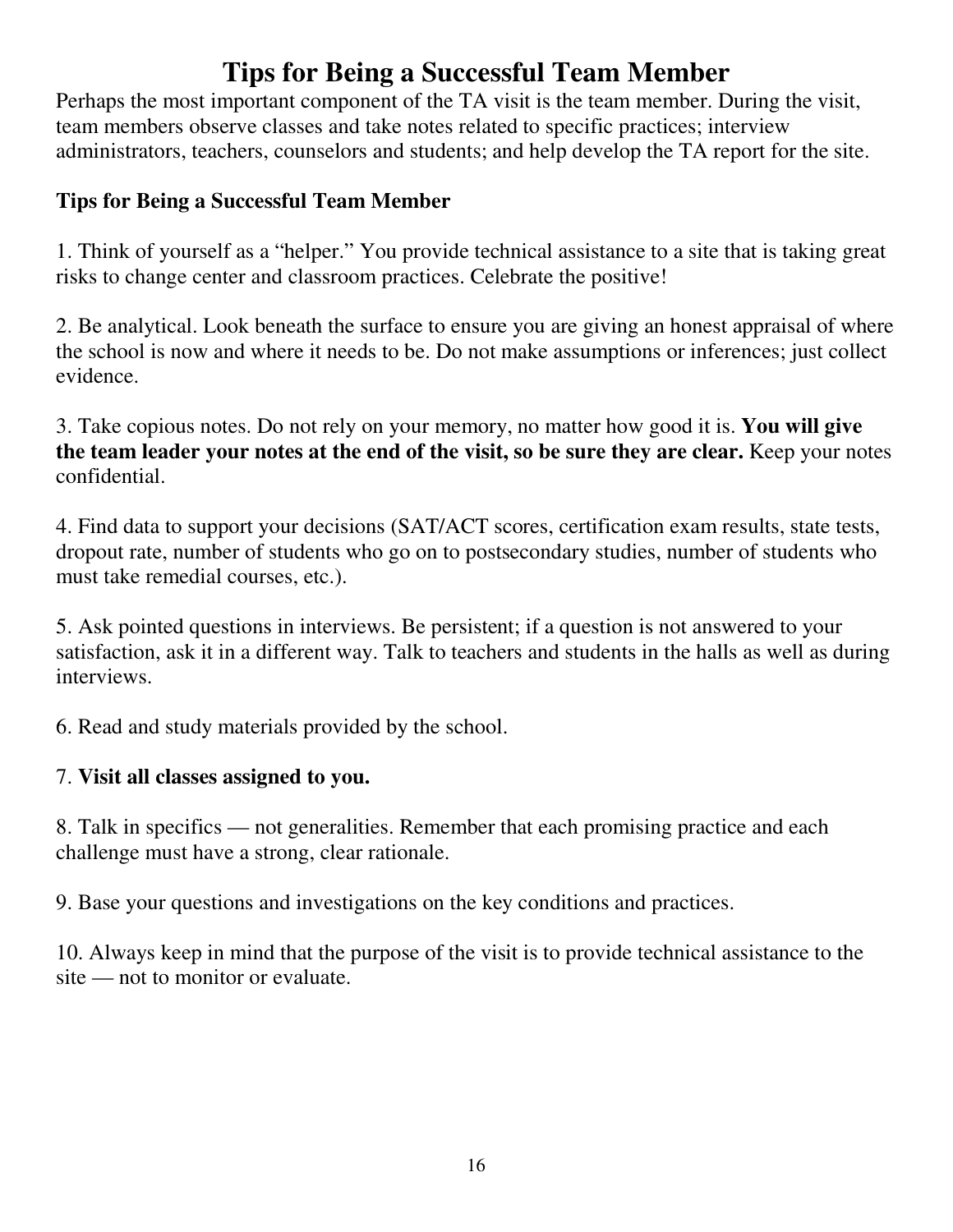## **Sample Schedule/Agenda for the Visiting Team**

## **DAY 1**

| $3:00$ p.m. - 4: 30 p.m. | Visiting Team Member Orientation with the Team Leader (allow |
|--------------------------|--------------------------------------------------------------|
|                          | an hour and a half for this meeting)*                        |
| 4:30 p.m. $-$ 5:30 p.m.  | Presentation to the Visiting Team                            |
|                          | (typically will last an hour to an hour and a half) $*$      |
| 5:30 p.m.                | Dinner with Hosting Team and Visiting Team (optional)        |

## **DAY 2**

| 7: 30 a.m. - 8:00 a.m.     | Team Assignment/Clarification Meeting (this session should be         |  |  |
|----------------------------|-----------------------------------------------------------------------|--|--|
|                            | scheduled to start 30 minutes prior to the start of the school day at |  |  |
|                            | the center; this agenda assumes that a school day is 8:00 a.m.-3:00   |  |  |
|                            | $p.m.$ )                                                              |  |  |
| $8:00$ a.m. $-3:00$ p.m.   | <b>Classroom Observations</b>                                         |  |  |
| 8:00 a.m.-9:00 a.m.        | Interview 1                                                           |  |  |
|                            | Interview 2                                                           |  |  |
| $9:00$ a.m.-10:00 a.m.     | Interview 3                                                           |  |  |
|                            | Interview 4                                                           |  |  |
| $10:00$ a.m.- $11:00$ a.m. | Interview 5                                                           |  |  |
|                            | Interview 6                                                           |  |  |
| $12:00$ p.m.-12:45 p.m.    | Lunch (on-site)                                                       |  |  |
| $1:00$ p.m. $-2:00$ p.m.   | Interview 7                                                           |  |  |
|                            | Interview 8                                                           |  |  |
| $2:00$ p.m.-3:00 p.m.      | Interview 9                                                           |  |  |
|                            | Interview 10                                                          |  |  |
| $3:00$ p.m.-8:00 p.m.      | Team Debriefing (Outlining Promising Practices and Challenges)        |  |  |
| $6:00$ p.m.                | Dinner (working dinner provided in the workroom)                      |  |  |

Suggested interview groups include:

Technology Center Superintendent and board member(s)

Technology Center Director (other site leaders may be included in this interview)

Randomly selected CT Instructors\*

Randomly selected academic instructors (if located on your campus)\*

Technology Center Guidance Staff (guidance counselors, tech representatives and career advisors)

Representatives from CT Advisory Committees\*

First year technology center students\*

Second year technology center students\*

Adult learners

Parents\*

Other local or postsecondary partners that participate in improvement activities

\***Please remember that interviews will last approximately one hour.** Interview groups will be limited to 8 to 10 individuals.

#### **DAY 3**

| $\frac{1}{2}$ 8:00 a.m. - 9:00 a.m. | Visiting team will review the exit findings from the debriefing |
|-------------------------------------|-----------------------------------------------------------------|
| $9:00$ a.m. $10:30$ a.m.            | Exit Presentation to the Center's Leadership Team               |
| $10:30$ a.m.                        | Closing Questions/Adjourn                                       |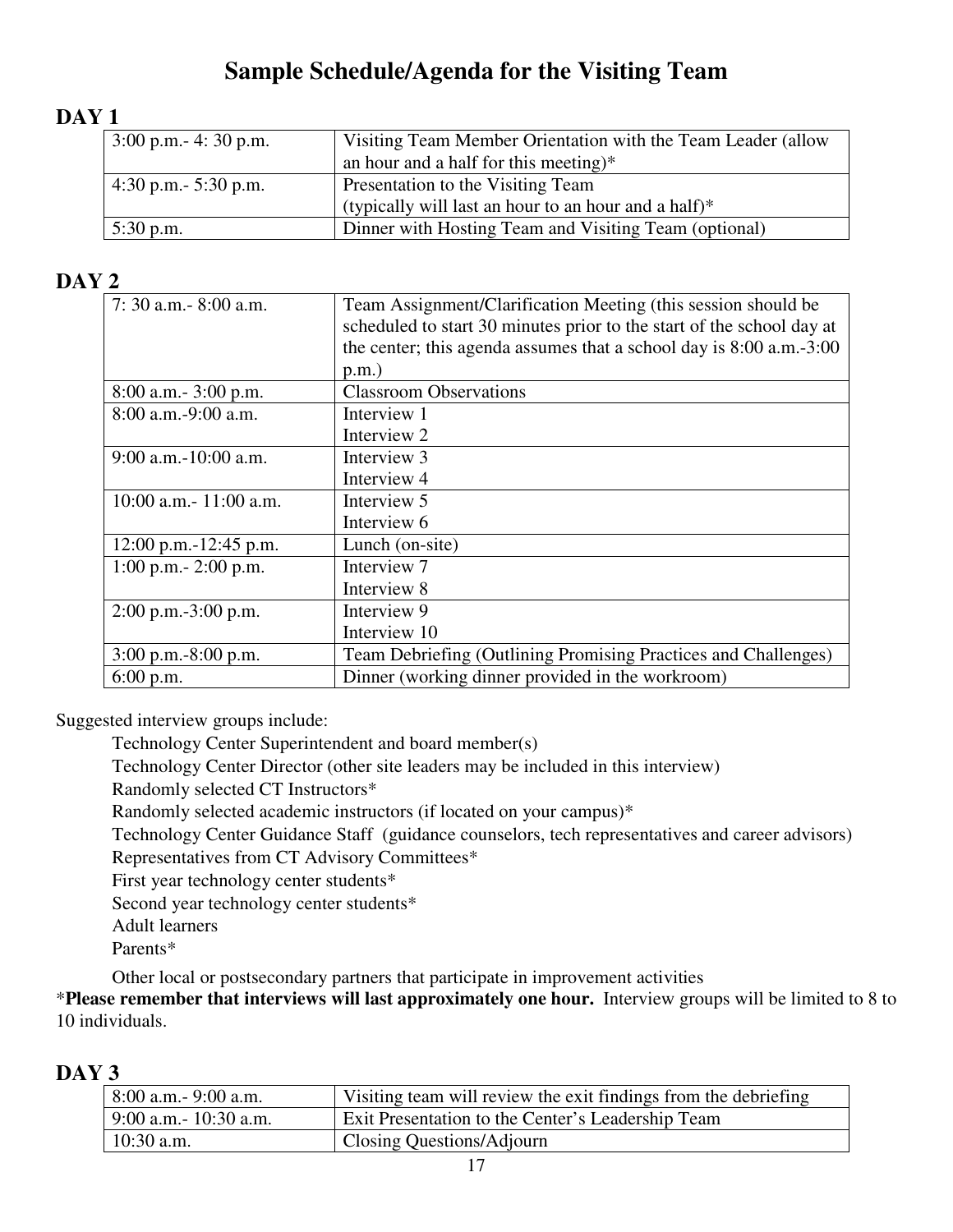# **Conducting Observations and Interviews**

## **Morning Briefing Briefing**

The team will meet about 30 minutes before classes begin on the second day of the visit to review schedules and plans. Team members will spend 10-15 minutes in each classroom and will need access to all classes. The site coordinator should have encouraged teachers not to test on the day team members visit classes.

### **Classroom Visits**

The basic purpose of the classroom visit is to find out:

- \_ the extent to which students are challenged;
- \_ the extent to which students are engaged in learning;
- \_ the extent of teacher preparation;
- \_ the extent to which the classroom is productively focused and managed;

\_ the extent to which academic content (literacy, numeracy, science, etc.) are emphasized in career/technical classes;

\_ the extent to which career/technical classes are focused on state/national industry standards that will prepare students for earning certifications or participating in postsecondary studies; and

\_ the extent of differences between high- and low-achieving classes.

The team leader will review assignments and forms for team members to use in making classroom visits and participating in scheduled interviews. Team members are responsible for getting detailed information about teaching practices, student participation and administrative support. Team members are encouraged to record specific examples of high-quality instructional activities that motivate students and engage them in challenging lessons. Informal conversations with teachers and students before and after classroom observations also provide excellent information.

A sample observation form is attached for your review.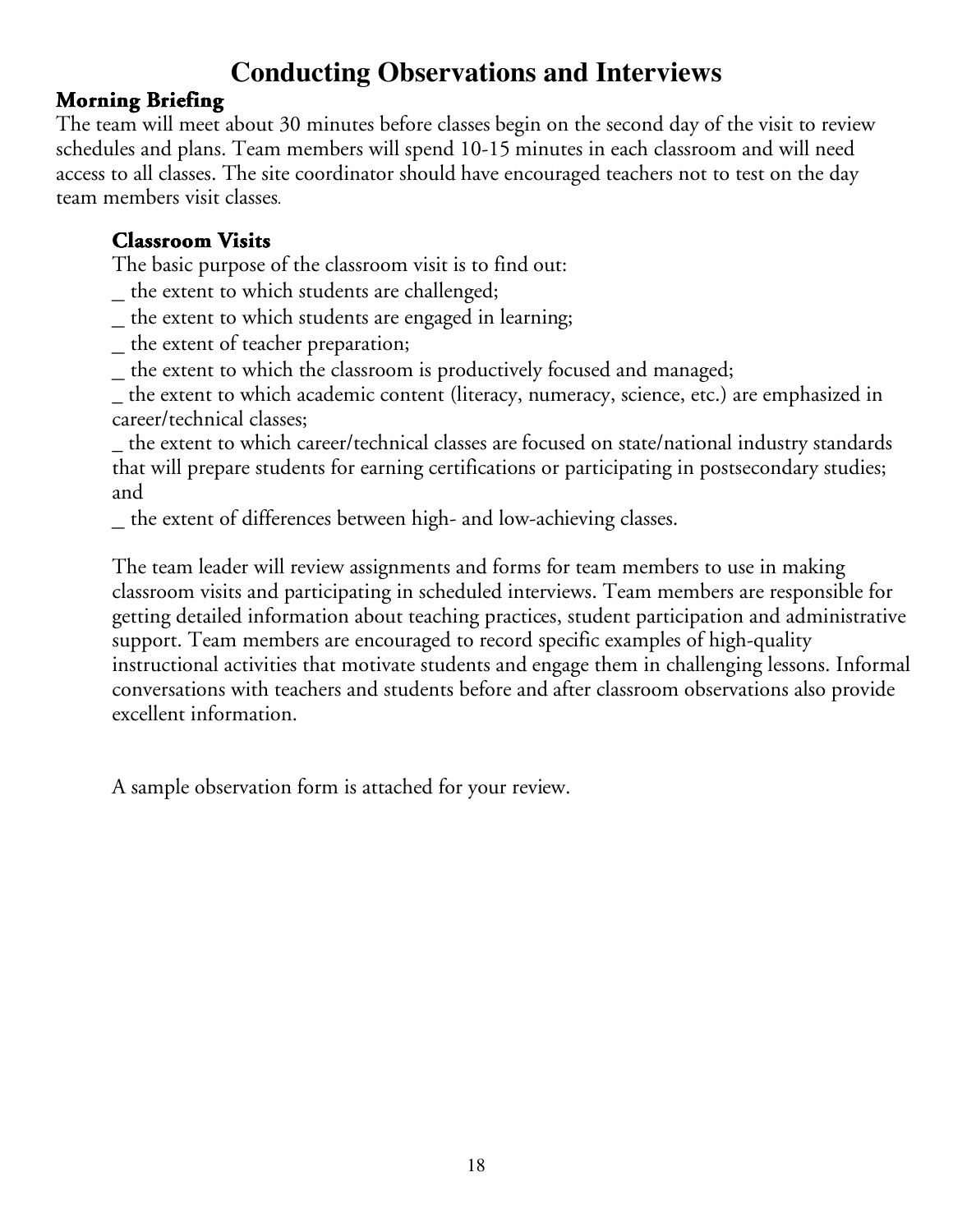| TCTW Classroom Observation Form     |          |
|-------------------------------------|----------|
| Time of Observation: Opening Middle | $\Gamma$ |

| <b>CLASSROOM DATA</b>                                                                                                                                                                                                                                                   |                                    | Time of Observation: Opening ____ Middle ____ Closing ____                                                                                                                                                                                                                         |          |                                          |       |
|-------------------------------------------------------------------------------------------------------------------------------------------------------------------------------------------------------------------------------------------------------------------------|------------------------------------|------------------------------------------------------------------------------------------------------------------------------------------------------------------------------------------------------------------------------------------------------------------------------------|----------|------------------------------------------|-------|
|                                                                                                                                                                                                                                                                         |                                    |                                                                                                                                                                                                                                                                                    |          | Class Size _____ Male _____ Female _____ |       |
| Ethnicity: White<br>African-American                                                                                                                                                                                                                                    |                                    | Hispanic/Latino _______ Asian-American                                                                                                                                                                                                                                             |          | <b>Native American</b>                   | Other |
| <b>CLASSROOM OBSERVATION</b>                                                                                                                                                                                                                                            |                                    | <b>DESCRIPTION/COMMENTS</b>                                                                                                                                                                                                                                                        |          |                                          |       |
| <b>Emphasis on literacy or technical</b><br>reading:                                                                                                                                                                                                                    | <b>Check if</b><br><b>Observed</b> | Describe the classroom activities or assignments requiring that<br>students read and/or write                                                                                                                                                                                      |          |                                          |       |
| <b>Emphasis on numeracy</b>                                                                                                                                                                                                                                             | <b>Check if</b><br><b>Observed</b> | Describe classroom activities or assignments that highlight the<br>mathematical skills that are associated with the lesson.                                                                                                                                                        |          |                                          |       |
| <b>Emphasis on science/other content</b>                                                                                                                                                                                                                                | <b>Check if</b><br><b>Observed</b> | Describe any other integrated content observed in the lesson,<br>including integration of content from other CTE areas.                                                                                                                                                            |          |                                          |       |
| <b>Emphasis on state or national CTE</b><br>standards                                                                                                                                                                                                                   | <b>Check if</b><br><b>Observed</b> | What CTE standard or objective was addressed with this<br>lesson? In your professional opinion, was this content covered at<br>a level that would be encountered on state/national certification<br>exams or at a level that prepares students for rigorous<br>postsecondary work? |          |                                          |       |
| <b>Teacher Actions</b>                                                                                                                                                                                                                                                  |                                    | Briefly describe what the teacher was doing during your time in the                                                                                                                                                                                                                |          |                                          |       |
| Lecture                                                                                                                                                                                                                                                                 | classroom.                         |                                                                                                                                                                                                                                                                                    |          |                                          |       |
| Teacher - Led Instruction/Discussion                                                                                                                                                                                                                                    |                                    |                                                                                                                                                                                                                                                                                    |          |                                          |       |
| Teacher Modeling With Student Practice                                                                                                                                                                                                                                  |                                    |                                                                                                                                                                                                                                                                                    |          |                                          |       |
| Teacher Works With Individual<br><b>Students</b><br><b>High-level Questioning</b>                                                                                                                                                                                       |                                    |                                                                                                                                                                                                                                                                                    |          |                                          |       |
| <b>Student Actions/Activities</b>                                                                                                                                                                                                                                       |                                    | Briefly describe what students were doing during your time in the classroom.                                                                                                                                                                                                       |          |                                          |       |
| Bell Ringer/Warm-Up Activity<br>Project/Problem-based Learning<br>Lab/Hands-on Student Work<br><b>Using Technology</b><br>Cooperative Group Work<br><b>Students Working With Partners</b><br><b>Students Making Presentations</b><br>Drill / Worksheet / Text Seat Work |                                    |                                                                                                                                                                                                                                                                                    |          |                                          |       |
| <b>Summary of Observation:</b>                                                                                                                                                                                                                                          |                                    |                                                                                                                                                                                                                                                                                    |          |                                          |       |
| <b>RIGOR/CHALLENGE OF WORK</b>                                                                                                                                                                                                                                          |                                    | Basic Proficient                                                                                                                                                                                                                                                                   | Advanced |                                          |       |
| <b>ENGAGEMENT OF STUDENTS</b>                                                                                                                                                                                                                                           |                                    | Low (Compliant)<br>Medium                                                                                                                                                                                                                                                          | _High    |                                          |       |

| <b>NUMBER OF STUDENTS ENGAGED</b> | <b>NOT ENGAGED/OFF TASK</b> |  |
|-----------------------------------|-----------------------------|--|
|                                   |                             |  |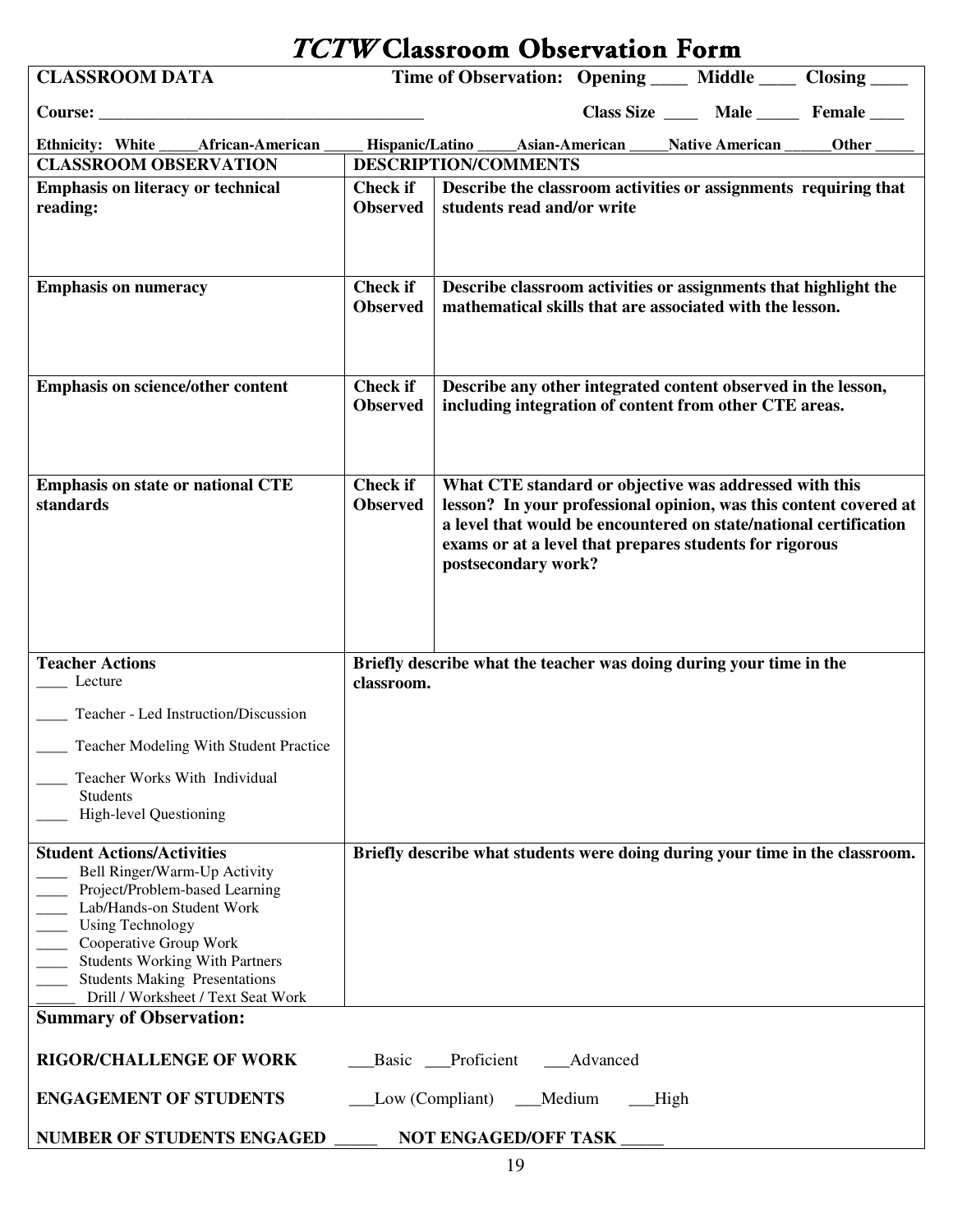# **Technical Assistance Observation Summary Form**

**Directions:** Use your completed individual observation forms to complete the following table. This information provides quantifiable information about the current state of classroom practices and engagement. To save time, complete the sections of this form as you exit each class. You will be asked to provide your specific numbers and examples at the beginning of the debriefing session on Day 2 of the visit. This form will also be collected by your team leader.

| 1. <b>Content:</b> Do classes reflect content that is consistent with state grade-level curricula?<br>According to proficiency descriptors, would you classify the content of the lesson as Basic (B),<br>Proficient (P) or Advanced (A)?                                                                                                                          |                   |                                                        |                |                     |                        |  |  |  |
|--------------------------------------------------------------------------------------------------------------------------------------------------------------------------------------------------------------------------------------------------------------------------------------------------------------------------------------------------------------------|-------------------|--------------------------------------------------------|----------------|---------------------|------------------------|--|--|--|
| B<br>(approaching grade level)                                                                                                                                                                                                                                                                                                                                     |                   | $\mathbf{P}$                                           |                | A                   |                        |  |  |  |
|                                                                                                                                                                                                                                                                                                                                                                    |                   | (grade level)                                          |                | (above grade level) |                        |  |  |  |
| 2. Engagement: Were class activities student-centered? Consider if learning activities require<br>students to make presentations, work in cooperative groups and perform real-world tasks. Is<br>instruction teacher-led, (lecture, questions and answers or textbook-based) or student-centered<br>or directed (interactive, every student is actively involved)? |                   |                                                        |                |                     |                        |  |  |  |
| $\mathbf{L}$<br>(compliant/passive)                                                                                                                                                                                                                                                                                                                                |                   | M<br>(moderately engaged)                              |                | H<br>(very engaged) |                        |  |  |  |
| 3. Classroom Environment: Were students sitting in rows or in groups? Did students have<br>access to technology? Did the classroom have resource materials (books, magazines, maps,<br>globes, artifacts, etc.)? Was student work posted? Did the teacher post a daily objective?                                                                                  |                   |                                                        |                |                     |                        |  |  |  |
| <b>Seating</b>                                                                                                                                                                                                                                                                                                                                                     | <b>Access to</b>  | <b>Reading</b>                                         | <b>Student</b> |                     | Daily objective posted |  |  |  |
| Rows                                                                                                                                                                                                                                                                                                                                                               | <b>Technology</b> | <b>Resources</b>                                       |                | <b>Work Posted</b>  |                        |  |  |  |
| Groups                                                                                                                                                                                                                                                                                                                                                             |                   |                                                        |                |                     |                        |  |  |  |
| Best Lesson: In two or three sentences, please describe the best lesson that you saw at this<br>school.                                                                                                                                                                                                                                                            |                   |                                                        |                |                     |                        |  |  |  |
|                                                                                                                                                                                                                                                                                                                                                                    |                   | Concerns: List your key concerns for the school below. |                |                     |                        |  |  |  |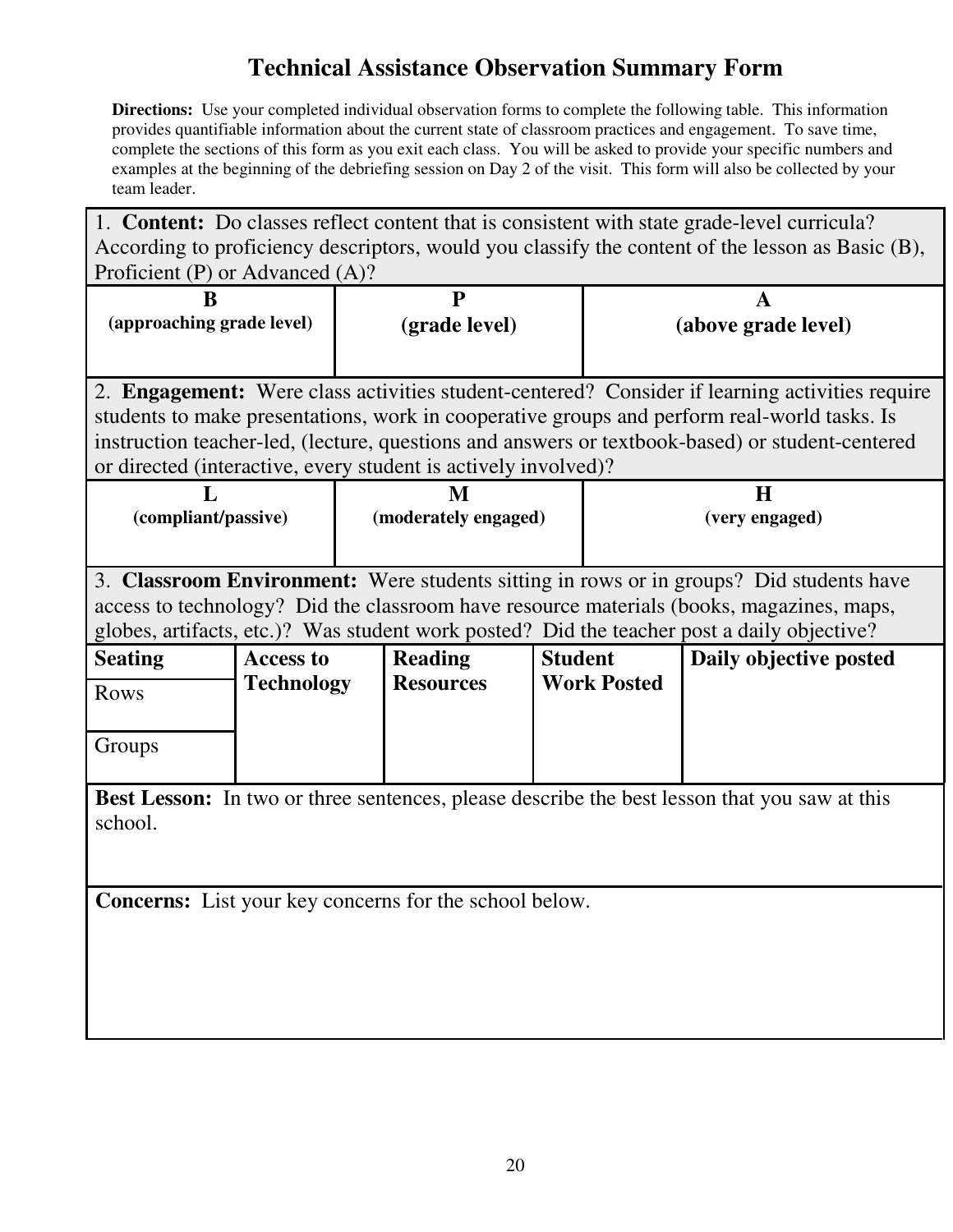### **Appendix I**

## **Conducting Interviews**

Each team member will interview at least one group at the site. There are specific questions in the following pages for each for interviews with career/technical teachers, guidance counselors, the director, the superintendent and teachers. Be sure to appoint a note taker during the interviews.

#### **Tips for Effective Interviews**

1. Introduce yourself and provide a brief statement about the nature of the visit. Be clear about the purpose of the visit—to help the center identify best practices and future actions needed to improve all program areas. The goal is to get views on what the center has done, to define next steps and challenges, and to enable the people from the center to talk to each other.

2. Be prepared. Study the available data and information. Develop an idea of what you want to learn about the school. Take 15 minutes to review the specific interview questions in the Team Member Guide. Decide if there are other questions you should ask that will help fill in any gaps.

3. Have one person ask the questions. Designate someone to take clear copious notes. Decide who that will be before you begin the interview. This can be determined during the team orientation the first afternoon. The team leader should always interview the students, the director and district leaders.

4. Avoid the trap of allowing one person to dominate the responses. Ask everyone in the room to respond to each question.

5. Restate the question when answers miss the point. For instance, you may not get an adequate answer to a probing question such as, "Why aren't your students performing well?" Don't move on to the next question. Instead, repeat what they have said to you in a different way: "Are you saying that all students' problems originate in themselves and their experiences outside school?"

6. Generate follow-up questions based on responses. For example, if an interviewee says, "I don't have time to give students extra help," you may wish to ask, "How can the school adjust your schedule to help you make time for extra help?"

7. Be prepared to confront challenges constructively. You may say to leaders, "As we look at the data, we might conclude that staff development follow-up is a problem. Other sites may have addressed it better. What can we do to help address the problem?"

8. Summarize the main ideas interviewees have shared with you and ask if there is anything that was omitted or that needs clarification.

9. Thank interviewees for their time and their commitment to raising student achievement.

10. Remember the contextual differences in interviews with students, teachers and site leaders. Relate this to the purpose of the interview and the questions that you ask.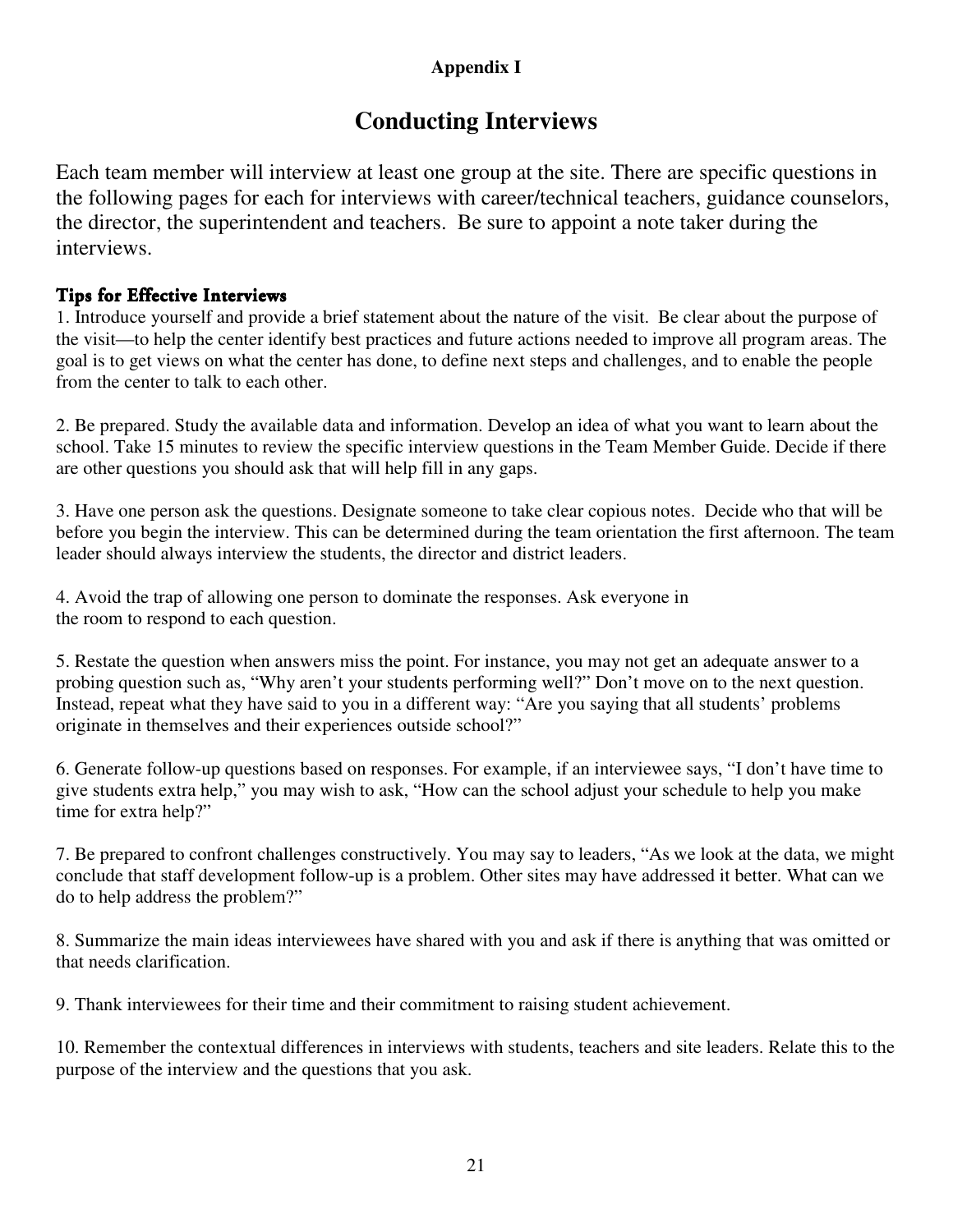## **High School Student Interview Form**

#### **Tech Center:**

#### **Use this form as a guide to interview students at the** *TCTW* **site you are visiting.**

- 1. Describe this technology center to someone who doesn't attend the center
- 2. What courses are you enrolled in this year (academic and CTE)?
- 3. How do your CTE teachers encourage you to take courses at your home school? Do CTE teachers ever talk to you about the courses you take?
- 4. Describe a quality project or assignment that you have felt challenged you and helped you learn the most? How often are you given these assignments?
- 5. How often are you required to read or write in your CTE classes? Describe the last item that you were required to read.
- 6. How do your CTE teachers help you to understand the math and science concepts that you will encounter in your career field?
- 7. What steps will you need to take to earn a certification in your career area and continue your training after leaving this campus?
- 8. Do you have an assigned an advisor or mentor to assist you in planning your high school schedule and next steps after graduation? If yes, describe how that advisor or mentor works with you.
- 9. If you are having problems mastering a concept or procedure, how can you get extra help?
- 10. What opportunities do you have to visit local businesses or interact with local business leaders?
- 11. What one thing would you change at this center that would allow students to be more successful?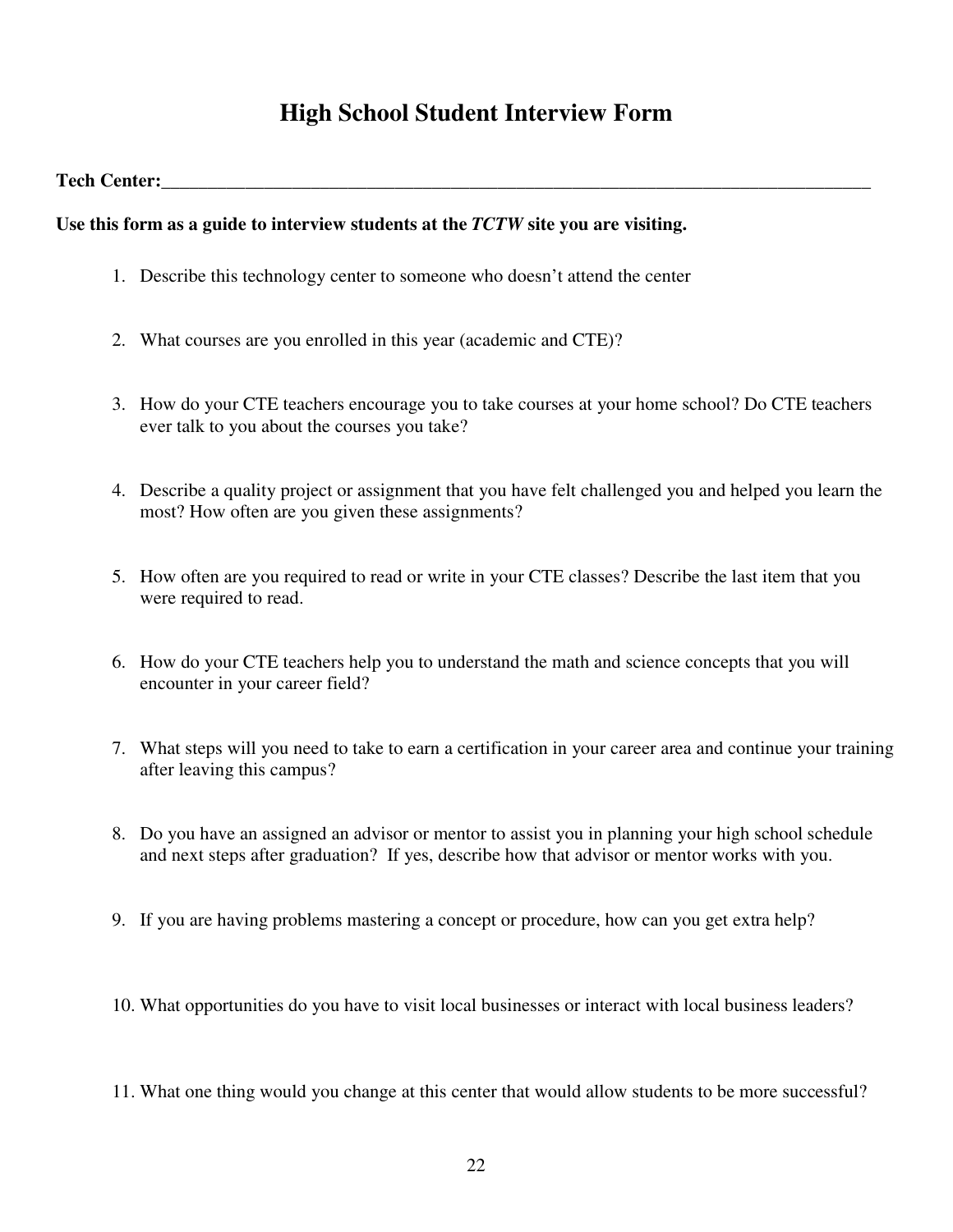## **Adult Student Interview Form**

#### **Tech Center:**

#### **Use this form as a guide to interview adult students at the** *TCTW* **site you are visiting, if appropriate.**

- 1. Describe this technology center to someone who doesn't attend the center.
- 2. What, if any, other courses are you enrolled in this year (academic and CTE)?
- 3. How do your CTE teachers encourage you to take courses at a community or technical college? Do CTE teachers ever talk to you about the courses you take?
- 4. Describe a quality project or assignment that you have felt challenged you and helped you learn the most? How often are you given these assignments?
- 5. How often are you required to read or write in your CTE classes? Describe the last item that you were required to read.
- 6. How do your CTE teachers help you to understand the math and science concepts that you will encounter in your career field?
- 7. What steps will you need to take to earn a certification in your career area and continue your training after leaving this campus?
- 8. Do you have an assigned an advisor or mentor to assist you in planning next steps after graduation? If yes, describe how that advisor or mentor works with you.
- 9. If you are having problems mastering a concept or procedure, how can you get extra help?

10. What opportunities do you have to visit local businesses or interact with local business leaders?

11. What one thing would you change at this center that would allow students to be more successful?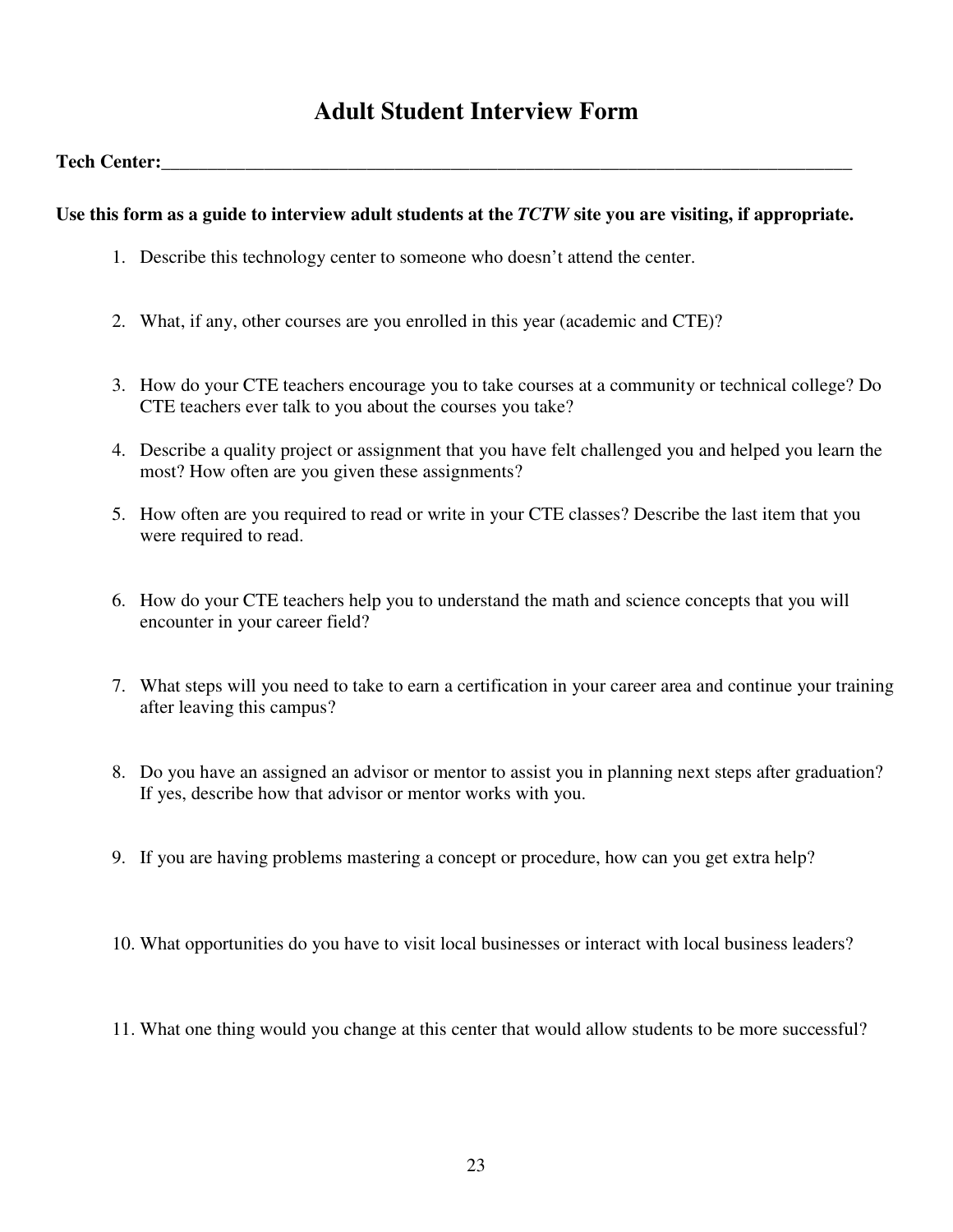## **Teacher Interview Form: Academic Teachers**

#### Tech Center:

#### **Use this form as a guide to interview academic teachers, if appropriate, at the** *TCTW* **site you are visiting.**

- 1. Describe the improvements you have made to improve the level of teaching and learning in your classroom?
- 2. What do you know about the proposed outcomes of the *TCTW* project and what have you done to reach these outcomes?
- 3. How has your school gone about the process of getting all faculty members to work toward improved instruction?
- 4. Describe staff development at your school. How has this staff development changed your instruction?
- 5. How have you been involved in the use of data to make decisions regarding the school's academic and career/technical programs? How are data used to identify gaps in achievement, curriculum and instruction?
- 6. How are you involved in encouraging students to pursue additional education?
- 7. Describe how students get extra help if they are not performing satisfactorily?
- 8. What support do you receive from school administrators to improve the quality of academic instruction?
- 9. What are your major challenges?
- 10. What suggestions would you make to improve the quality of this school?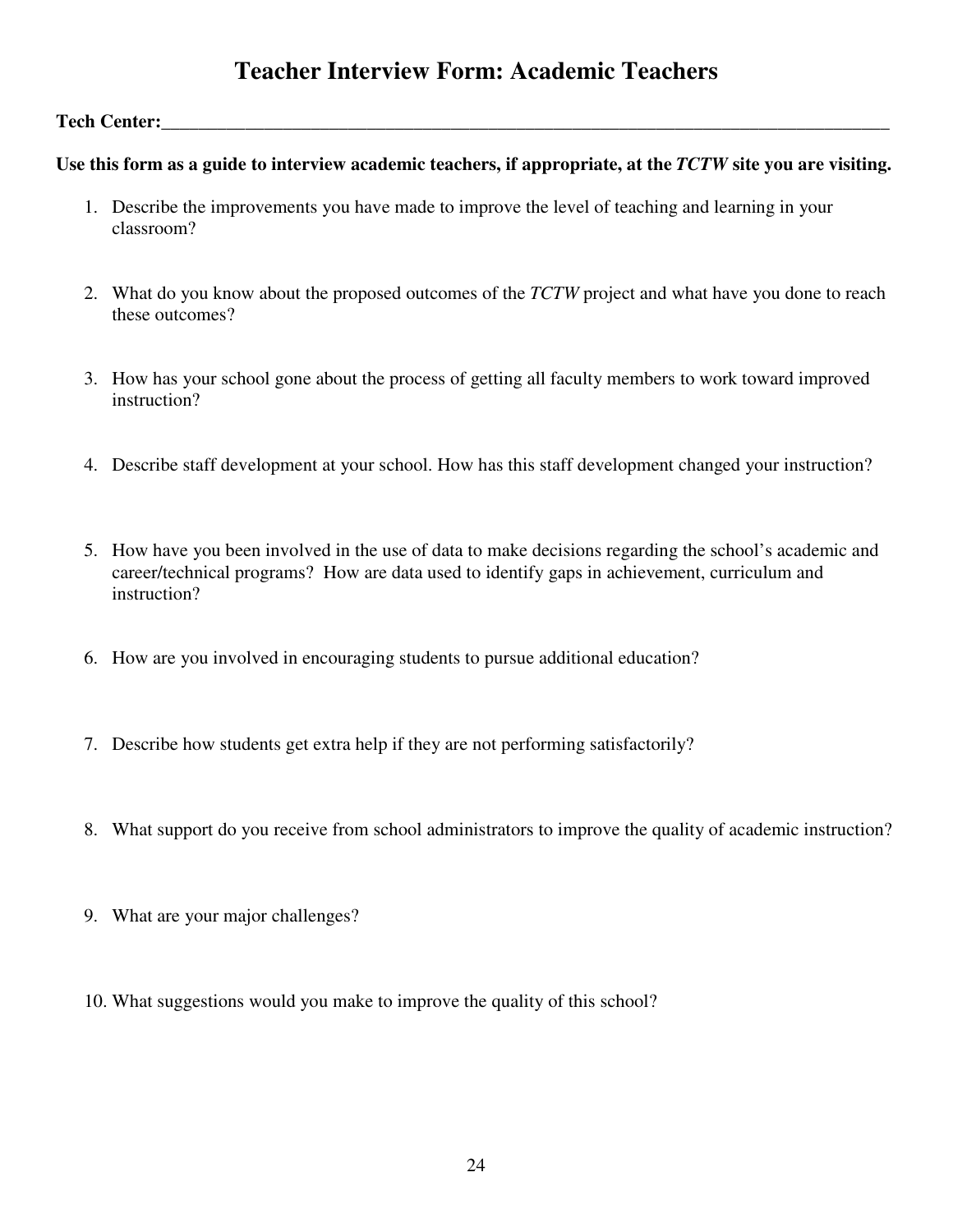## **Career/Technical Teachers Teacher Interview Form:**

#### **Tech Center:**

#### **Use this form as a guide to interview career/technical teachers at the** *TCTW* **site you are visiting.**

- 1. How would you convince an outside business leader that your program is a top quality program?
- 2. What state/industry certifications do you currently hold? How are you working to enhance the certifications that you currently hold? How do you maintain involvement in your related career field in order to highlight industry updates and current trends for your students?
- 3. Describe the steps that your students will have to take to earn a state/industry certification in your program area.
- 4. How have you worked to expand your knowledge of teaching strategies and skills that you can use to more effectively engage students in your classroom? What professional development sessions have you attended?
- 5. Describe a recent activity that you used in your classroom that required students to read and/or write. How often do you give these assignments?
- 6. How do you assist students in mastering the math skills that they will encounter in your career field?
- 7. What activities have you participated in to assist in integrating academic content (math, science, etc.) into your classroom activities?
- 8. Are students required to do projects in your class? If so, please describe a recent assigned project.
- 9. How are you involved in promoting your program with feeder middle and high schools?
- 10. Describe the involvement of your local business advisory committee. How do business representatives assist you in evaluating equipment, curriculum and the overall quality of your completers?
- 11. How do you assist struggling students to master the content and skills of your course?
- 12. What major challenges does your program face as you work to address the new Perkins requirements?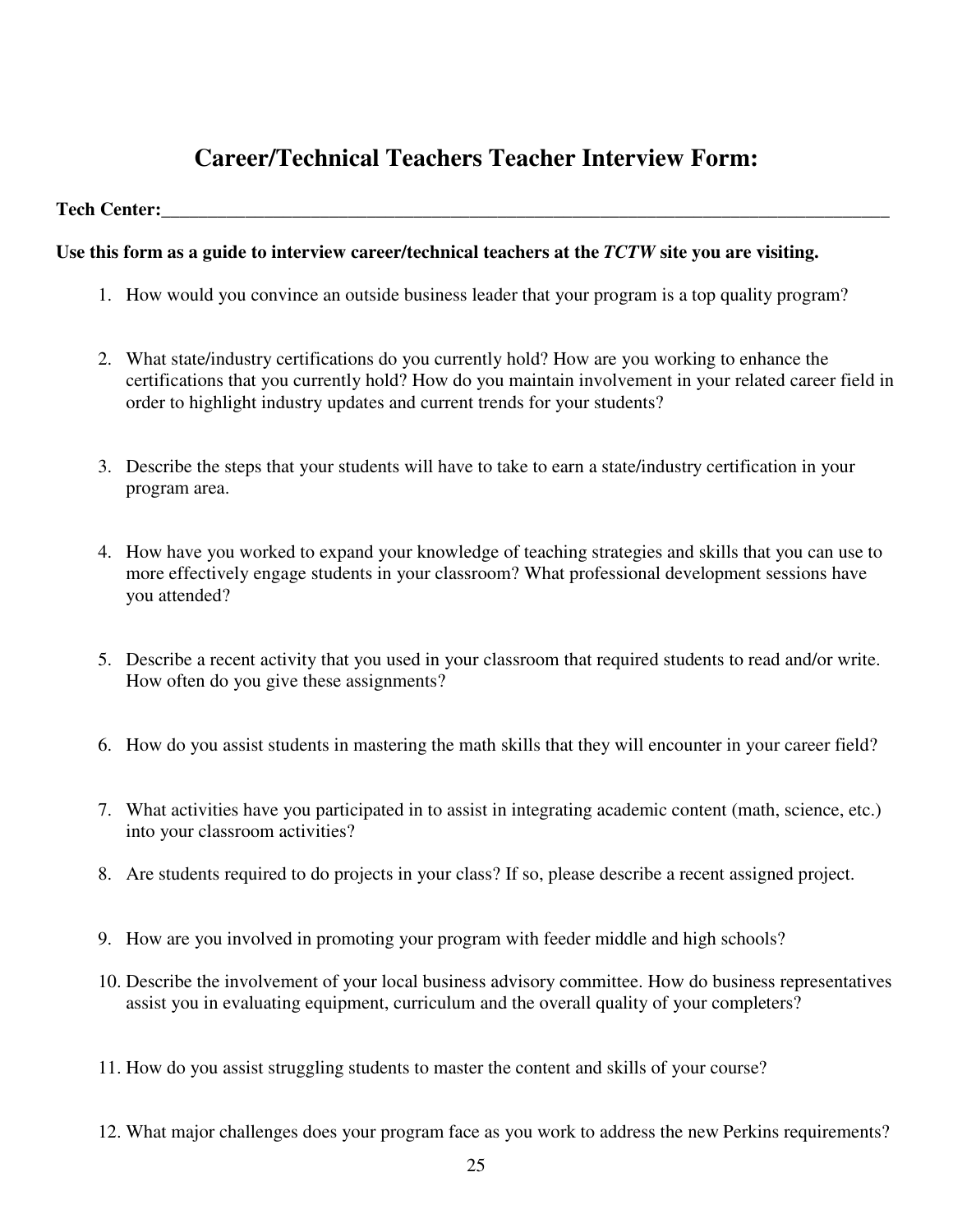### **Counselor/Advisement Personnel Interview Form**

#### **Tech Center:\_\_\_\_\_\_\_\_\_\_\_\_\_\_\_\_\_\_\_\_\_\_\_\_\_\_\_\_\_\_\_\_\_\_\_\_\_\_\_\_\_\_\_\_\_\_\_\_\_\_\_\_\_\_\_\_\_\_\_\_\_\_\_\_\_\_\_\_\_\_\_\_\_\_\_\_**

#### **Use this form to interview counselors and other advisement personnel at the technology center you are visiting.**

- 1. How many students take advantage of Describe the opportunities used to promote program offerings at feeder middle and high schools. How do you work with feeder schools to recruit and retain students?
- 2. Describe any career planning or research activities that you do with potential middle and high school students.
- 3. What additional career planning assistance do you provide to students once they enroll at the center? How do you assist students in gaining placement in their career field?
- 4. How do you encourage students to take high-level academic courses at their home high schools?
- 5. How many students take advantage of postsecondary dual/articulated courses? How do you promote these options with students?
- 6. What resources (career pathway brochures, course catalogues, course sequence outlines, etc.) do you use to communicate expectations for completing a program? How do you work with teachers to push students to earn an industry certification (when available)?
- 7. How do you involve parents in planning their students program of study? How do you work to communicate with parents?
- 8. How do you help students see the relationship between the courses that they take and their future plans?
- 9. What major challenges do you and the center face in attracting and retaining students?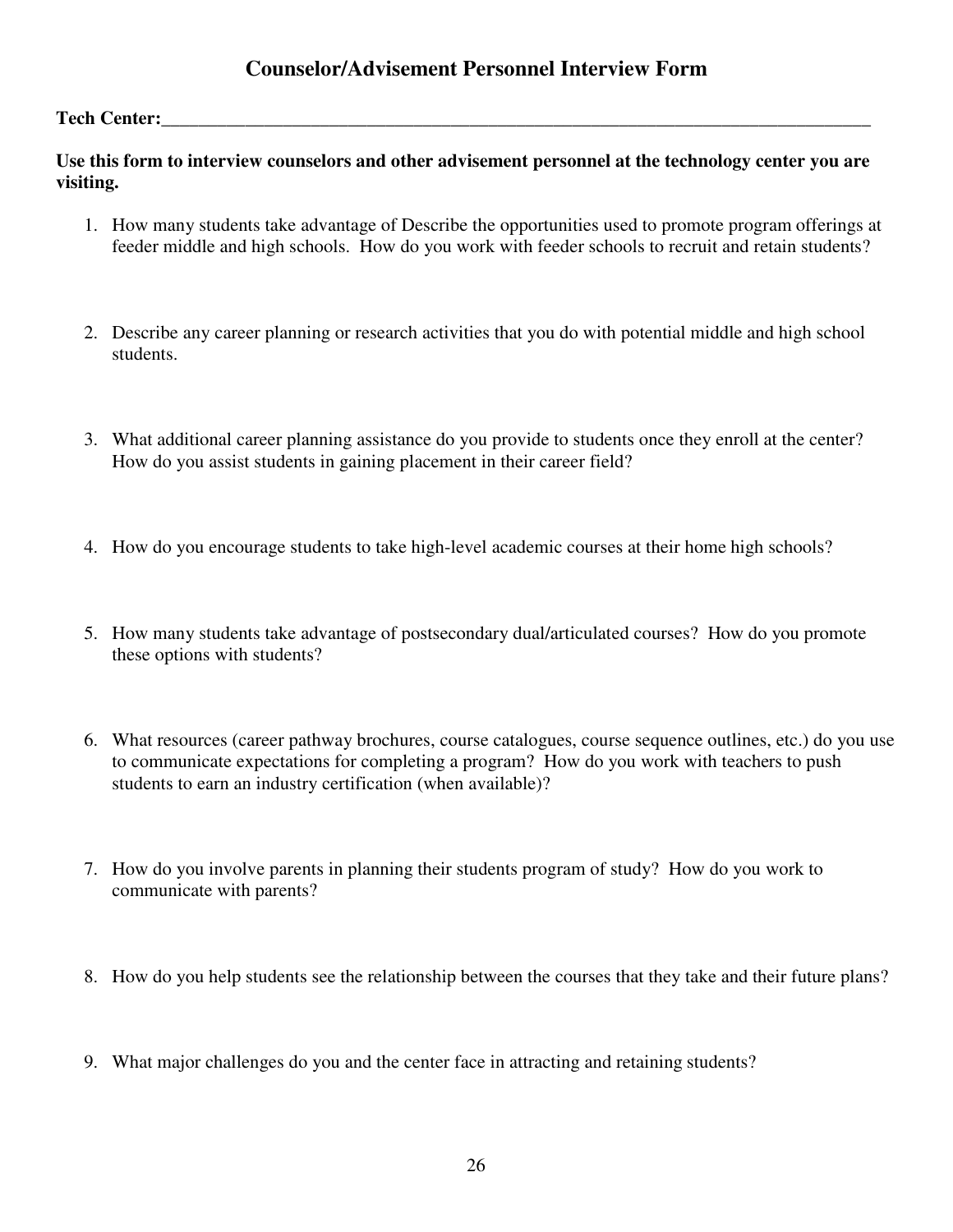## **Administrator Interview Form**

#### **Tech Center:**

#### Use this form to interview the tech center director, *TCTW* site coordinator and/or other administrators.

- 1. How do you support improvement efforts at this tech center?
- 2. What changes have been implemented as a result of participation in the *TCTW* project?
- 3. How do you use data to evaluate the tech center programs? How are data used by instructors to make instructional decisions?
- 4. Describe how you are involved in the improvement of teaching and learning.
- 5. What kind of staff development has been presented to faculty members this year? How has this staff development changed instruction? Describe how you follow up on staff development to see if strategies have been translated into changes in instruction?
- 6. Do you use faculty-student groups/teams to address individual components of the tech center improvement plan and other issues related to curriculum and instruction? If so, describe the process and outcomes?
- 7. What strategies have you put in place or are you considering to increase retention and completion rates within Tech center programs, reduce college remediation rates, and improve placement in careers after program completion?
- 8. What major challenges do you face in fully achieving the *TCTW* goals as well as having the Key Practices for *Technology Centers That Works* in place?
- 9. Other comments?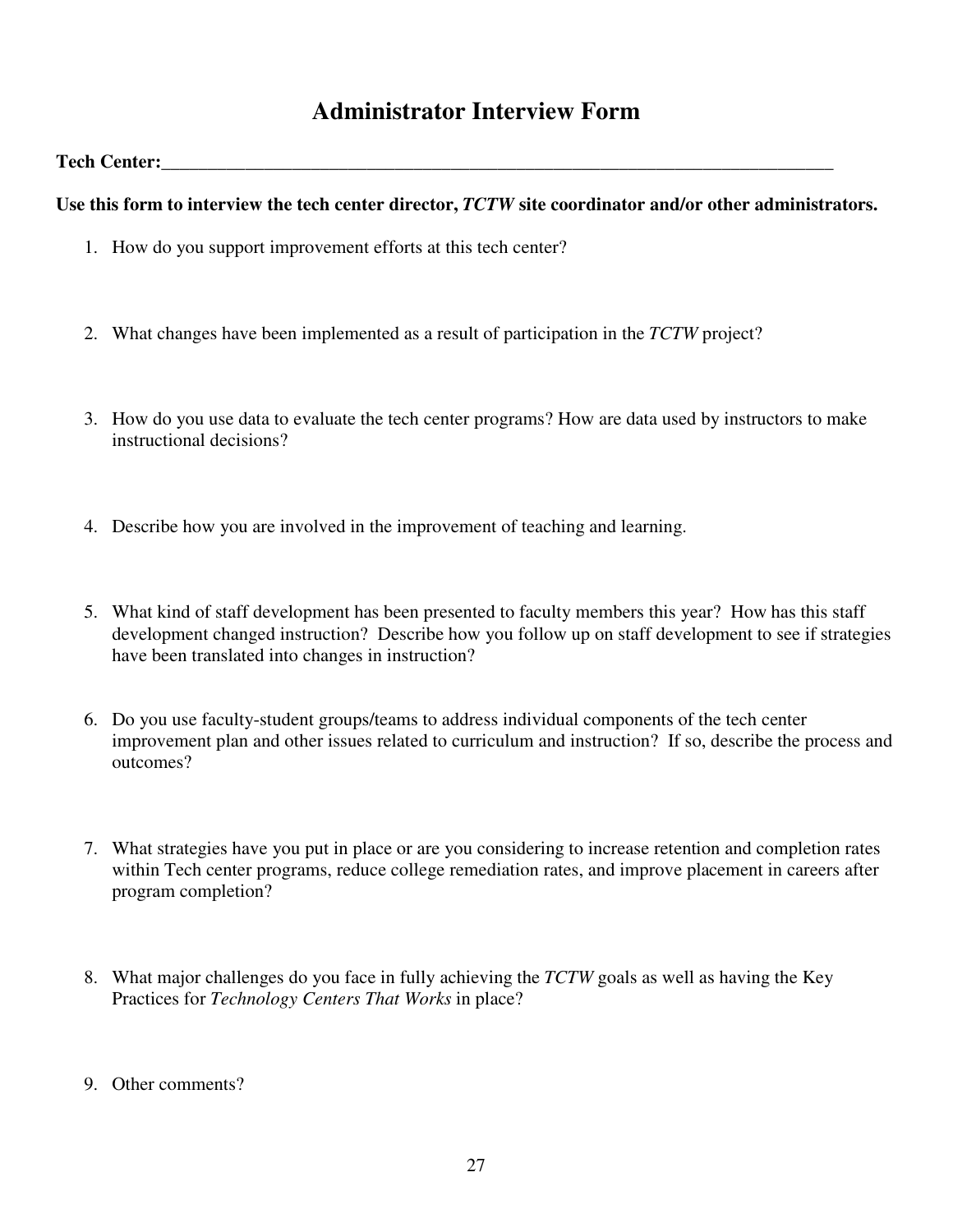## **Technology Center Leadership Interview Form**

#### Tech Center:

**Use this form to interview the superintendent and/or other system leaders including board members of the** *TCTW* **site.** 

- 1. How is the tech center leadership, including the superintendent and board of education, driving school improvement efforts for this campus? What is the vision and/or mission statement?
- 2. What steps have you taken within the district to support the improvement of instruction and student achievement? Have efforts been made to align the curricula to standards? If so, what process did you use? How is data used for continuous improvement?
- 3. What is the tech center's approach to providing professional development? Do you do walk-throughs of programs? How are new teachers and other administrators supported?
- 4. How are stakeholders, including teachers and school leaders, involved in identifying improvement goals for the district and developing plans to meet the goals?
- 5. What is the tech center's long-term plan for improving teaching and learning? Is this included in the tech center's strategic plan? Is teacher turnover a problem? How do you retain quality teachers?
- 6. What are your hopes for this tech center? What major challenges do you and your tech center continue to face in fully achieving the *TCTW* goals and in having the Key Practices for *Technology Centers That Work* in place? How can the staff of SREB/TCTW assist you in meeting those goals?
- 7. Do you have other comments you would like to share with the visiting team?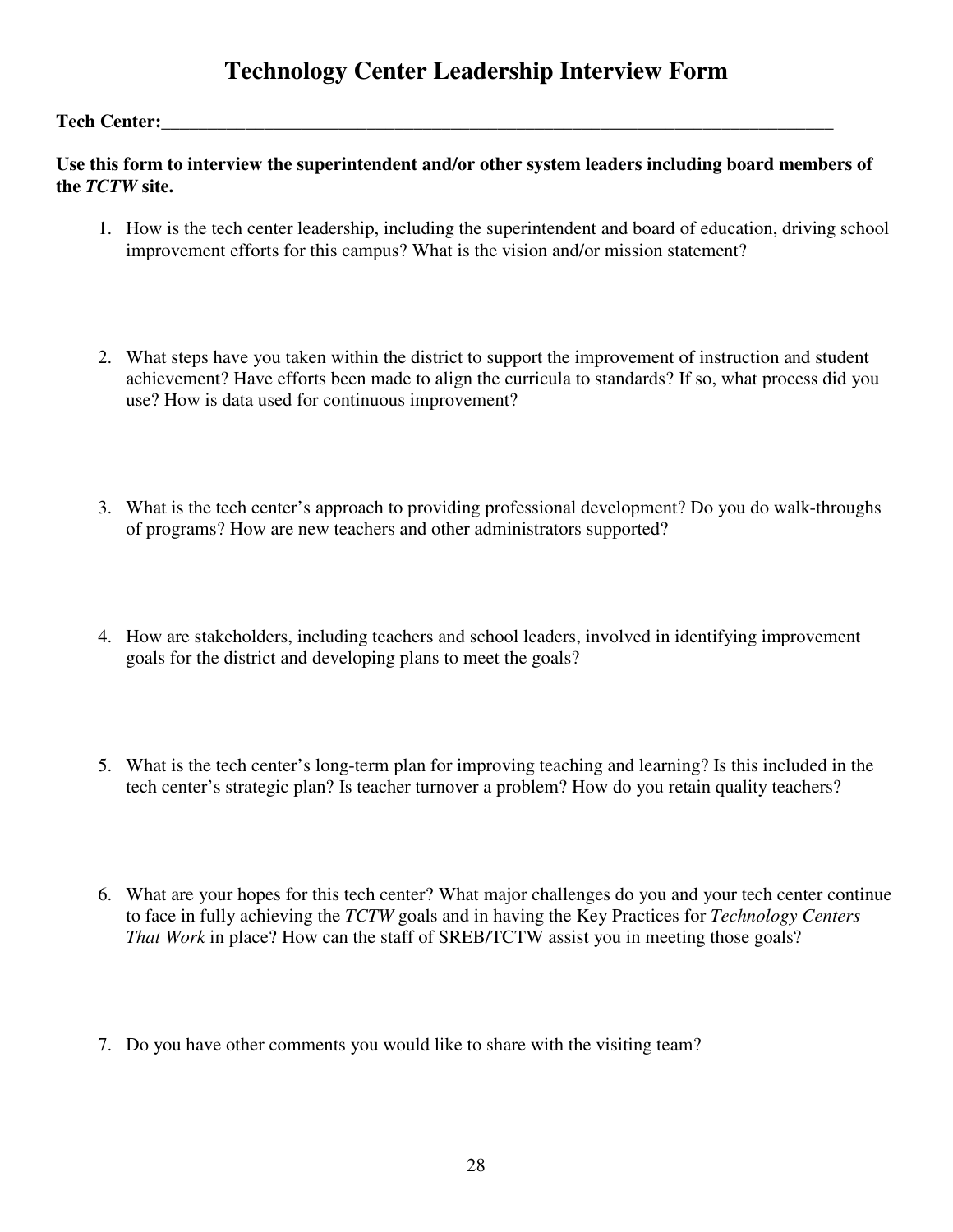## **Business/Industry Representatives Interview Form**

#### **Tech Center:**

#### **Use this form to interview business and industry leaders involved in your site.**

- 1. How have you been involved in helping the teachers and administrators of this tech center set higher standards for students?
- 2. What has your company done to demonstrate to students that it values achievement and cares about learning?
- 3. How can you become more involved in setting standards for school attendance and achievement?
- 4. Have you been involved in providing work-based learning experiences for students? If so, how has this impacted your company? The students? If you haven't provided these experiences, why?
- 5. How can business/industry recognize high achievement by students?
- 6. Does your company request school information such as attendance records, transcripts and student portfolios as criteria for hiring students? If so, explain. How is this communicated to students who are prospective employees?
- 7. How can the tech center better prepare students who are working in your business?
- 8. Do you provide mentoring and tutoring opportunities? Describe.
- 9. Have you had any opportunities to: (Provide specific examples)
	- Provide information and activities to prepare students for challenging careers?
	- Partner with the tech center and teachers to improve students' academic and technical knowledge?
	- Provide educators, students and parents with specific information about the preparation needed to advance in the industry?
	- Provide students with quality workplace learning opportunities?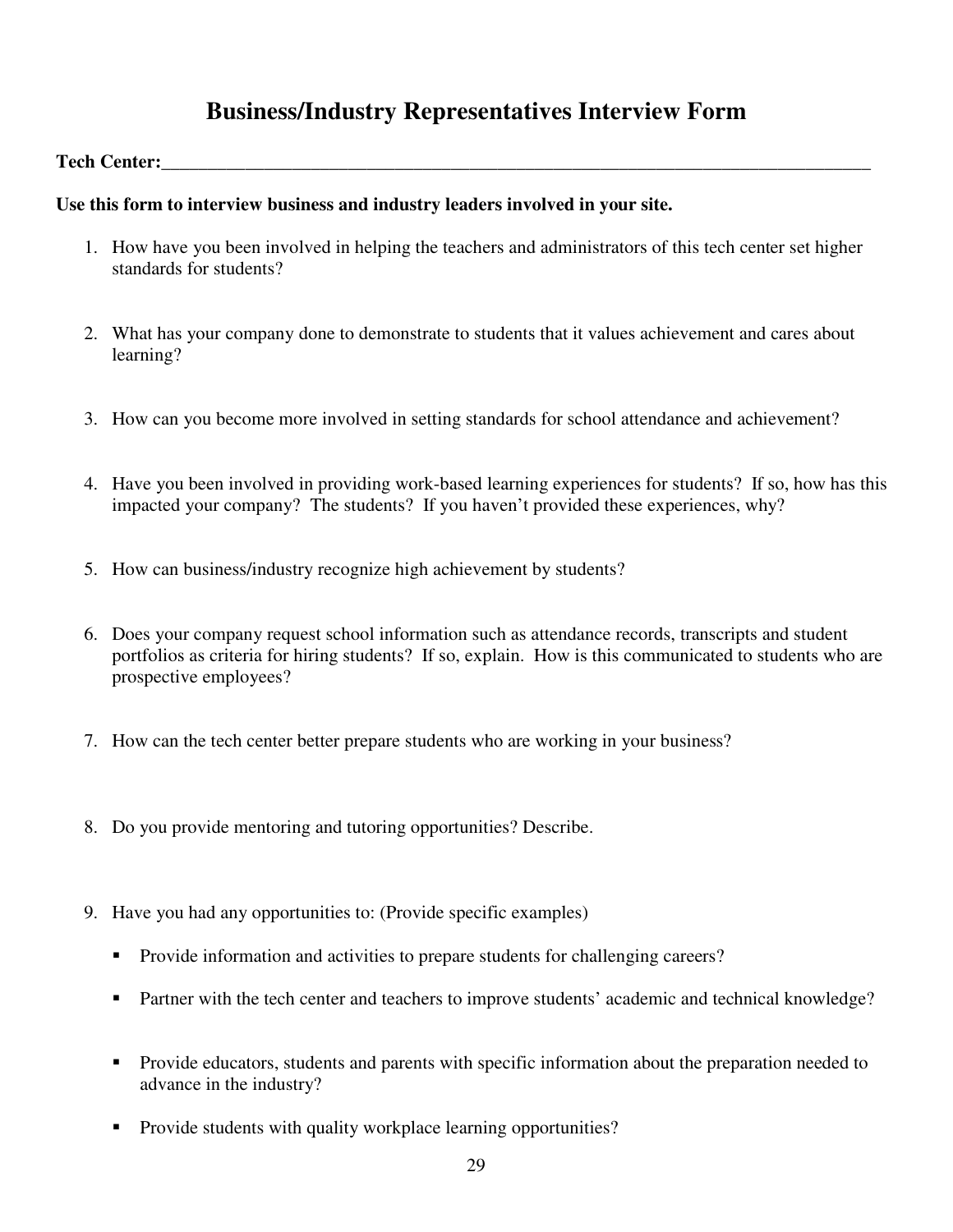## **Parent Interview Form**

#### Tech Center:

#### **Use this form to interview parents at the** *TCTW* **site.**

- 1. Describe the program that your child is involved in here at the tech center?
- 2. How did your child learn about the programs offered here?
- 3. Can your child earn college credit or a certification upon completing the program? If so, which certifications/ courses are available?
- 4. How have you helped your child in selecting courses to take during high school? What information have you been provided to assist you and your child to plan for next steps after graduation?
- 5. What opportunities do you have to meet/talk with your child's teachers or come to campus to see what your child is doing?
- 6. How do teachers and campus leaders communicate with parents? How do you know about school related events and opportunities?
- 7. Give an example of a high-quality project or assignment that your child was required to complete.
- 8. How can teachers and center leaders work to improve the relationship and communication with parents?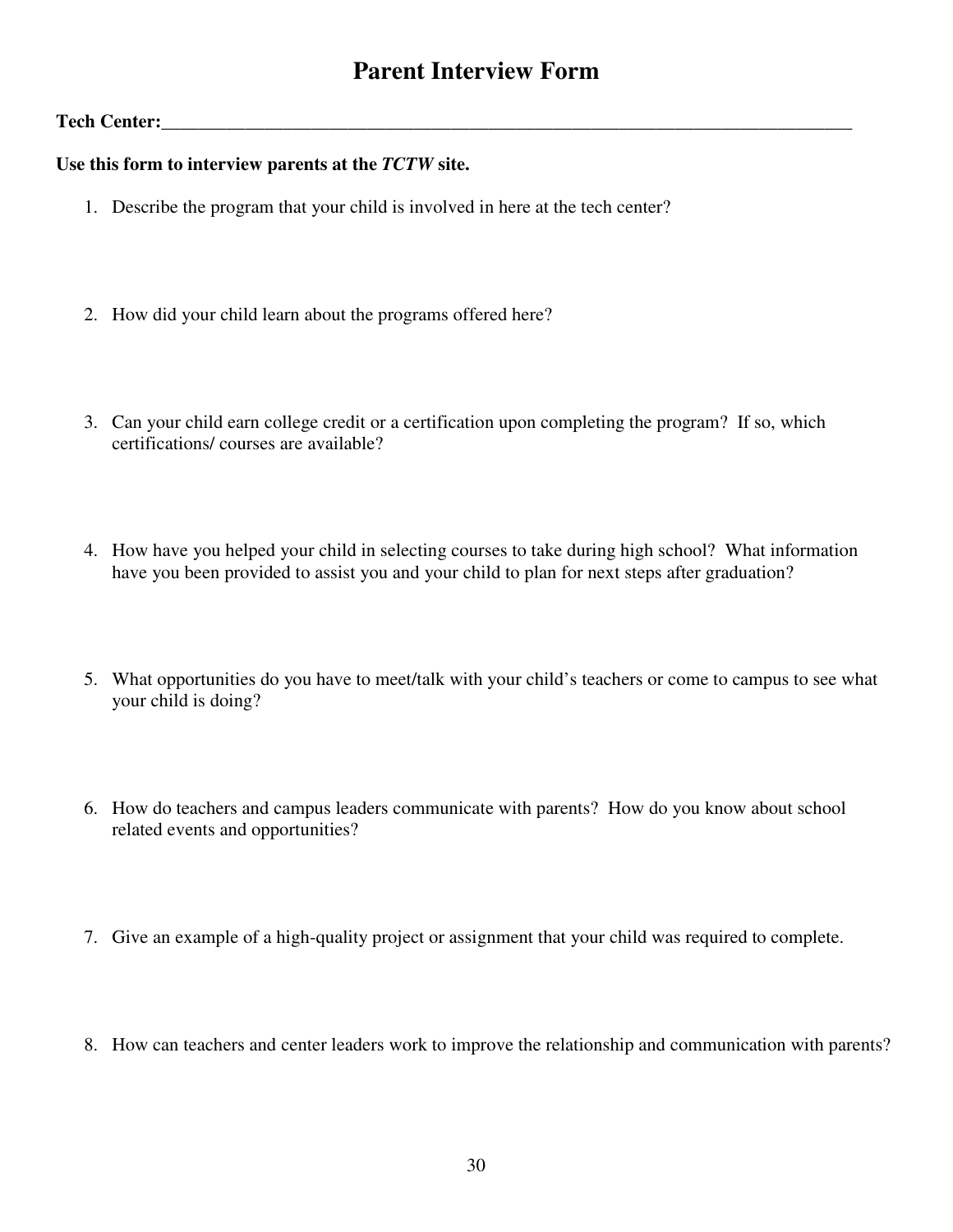## **Postsecondary Representative Interview Form**

#### Tech Center:

#### **Use this form to interview postsecondary representatives, if applicable, at the** *TCTW* **site.**

- 1. Describe the partnership that your campus has with the technology center.
- 2. Which programs do students from the technology center enroll in? Do students have an opportunity to earn credits (working with your campus) before they graduate from high school? If so, which courses provide these opportunities?
- 3. Describe the opportunities that are available for your teachers and teachers from the center to work together to review and align curriculums.
- 4. How many students coming from the center are required to take remedial coursework on your campus? Which remedial courses do these students typically need?
- 5. Describe any activities or events that expose students to programs that your campus will support after they graduate from high school.
- 6. How can the technology center work with your campus to expand opportunities for students?
- 7. What other recommendations do you have for the technical assistance team?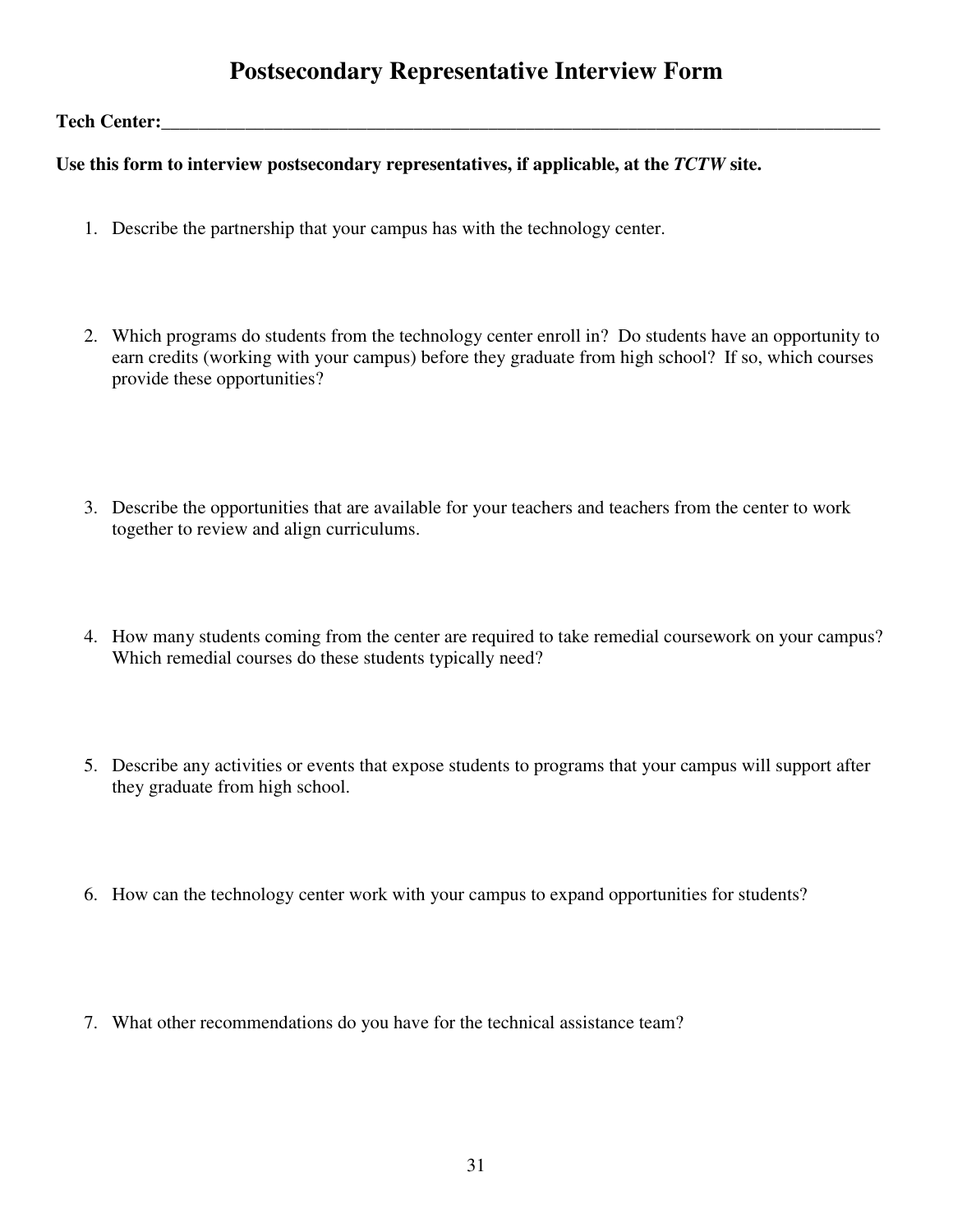# **Team Member:\_\_\_\_\_\_\_\_\_\_\_\_\_\_\_\_\_\_\_\_\_\_\_\_\_\_\_\_\_\_\_\_\_\_\_\_\_\_\_\_\_\_\_\_\_\_\_\_\_**

| <b>TIME</b>     | ACTIVITY-Interview or  | Location | Alternative  | Location |
|-----------------|------------------------|----------|--------------|----------|
|                 | Observation            |          | Observations |          |
| $7:00 - 8:00$   | Morning Team Meeting   |          |              |          |
|                 |                        |          |              |          |
|                 |                        |          |              |          |
|                 |                        |          |              |          |
| $8:00 - 9:00$   |                        |          |              |          |
|                 |                        |          |              |          |
|                 |                        |          |              |          |
|                 |                        |          |              |          |
| $9:00-10:00$    |                        |          |              |          |
|                 |                        |          |              |          |
|                 |                        |          |              |          |
|                 |                        |          |              |          |
| $10:00 - 11:00$ |                        |          |              |          |
|                 |                        |          |              |          |
|                 |                        |          |              |          |
|                 |                        |          |              |          |
|                 |                        |          |              |          |
| $11:00-12:00$   |                        |          |              |          |
|                 |                        |          |              |          |
|                 |                        |          |              |          |
|                 |                        |          |              |          |
| $12:00-1:00$    |                        |          |              |          |
|                 |                        |          |              |          |
|                 |                        |          |              |          |
|                 |                        |          |              |          |
| $1:00-2:00$     |                        |          |              |          |
|                 |                        |          |              |          |
|                 |                        |          |              |          |
|                 |                        |          |              |          |
| $2:00-3:00$     |                        |          |              |          |
|                 |                        |          |              |          |
|                 |                        |          |              |          |
|                 |                        |          |              |          |
|                 |                        |          |              |          |
| $3:00 - 8:00$   | <b>Team Debriefing</b> |          |              |          |

# **Personal Interview and Observation Form**

Notes: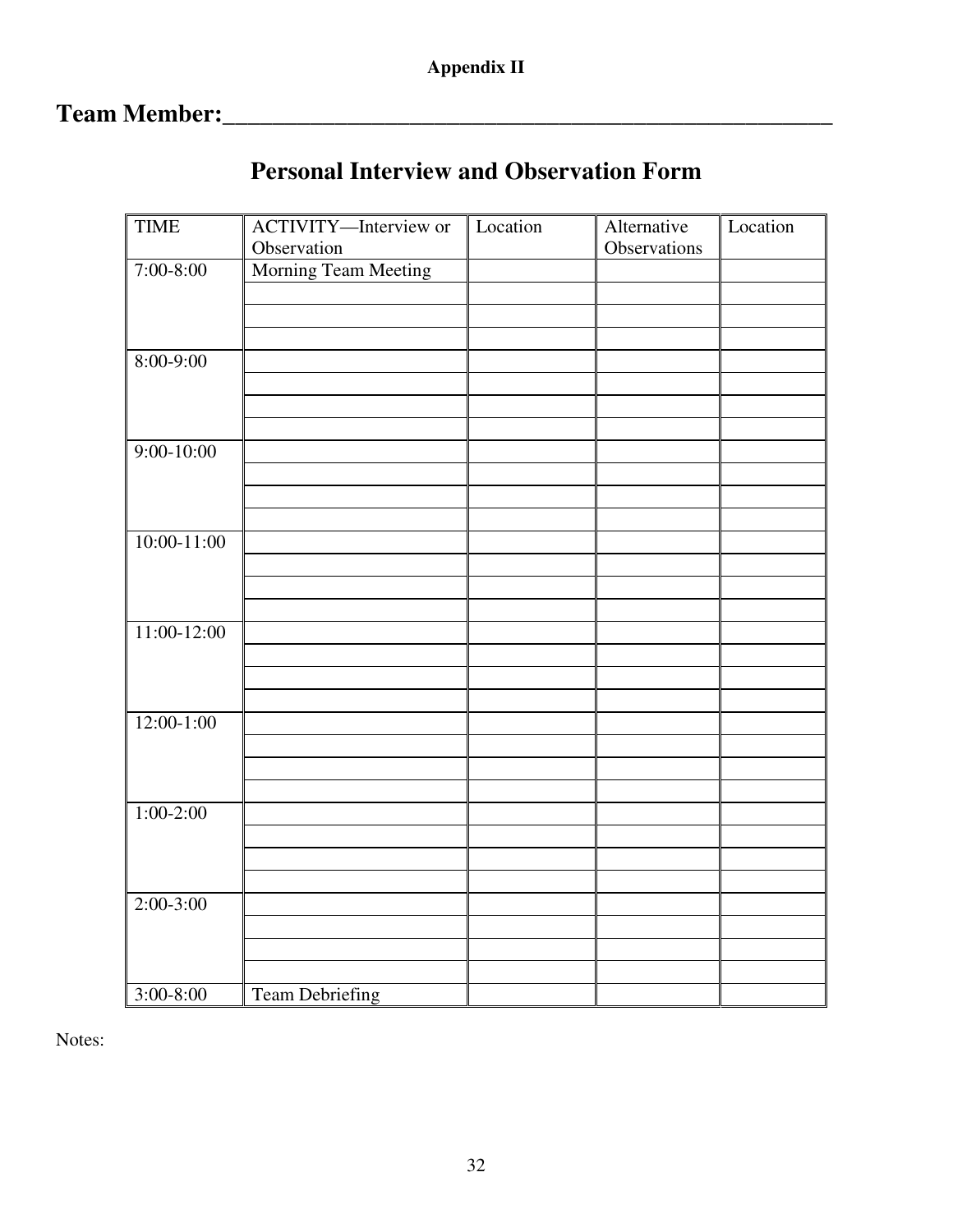## **Appendix III**

## *TCTW* **Terms and Definitions**

**Academic Concentration** — A series of courses providing complex, high-level content in mathematics, science, language arts and social studies

**Academic Teachers** —Teachers of mathematics, science, language arts and social studies

Action Plan — A tech center or school district plan developed by a committee of teachers, counselors and administrators for implementing the *TCTW* Key Practices

**Applied or Contextual Learning** — Pedagogy that enables students to connect essential concepts and process skills from the academic curriculum to authentic problems, projects or issues that have value to them in a broad field of career/technical studies

**Academic Competencies** — Knowledge and skills in mathematics, science and language arts

**Blended/Career Concentration** — Four credits in college-preparatory English;

four credits in mathematics — including Algebra I, Algebra II, geometry, pre-calculus or a higher-level mathematics course;

four credits in a lab- and inquiry-based science to include a college-preparatory level physical science, biology, and at least two courses selected from chemistry, physics, applied physics or anatomy and physiology; three credits in college-preparatory social studies;

four credits in a career concentration;

and two credits in related electives

**Career-bound Students** — All students are career-bound. Most technical assistance visits focus on students who are pursuing studies in a career major. These students may plan to work, attend a two year community or technical college, participate in an apprenticeship program or the military or attend a four-year college or university after high school graduation.

**Career Pathway –** Pathways are sub-groupings of occupations/career specialties used as an organizing tool for curriculum design and instruction. Occupations/career specialties are grouped into Pathways based on the fact that they require a set of common knowledge and skills for career success.

**Career/Technical Completer** — A student who completes at least four credits in an approved career/technical area and takes four English, three mathematics and three science courses (At least two courses in mathematics and science should be equivalent to college-preparatory-level content.)

**Career/Technical Studies** — A course sequence that provides challenging content and assignments in a career/technical field of study requiring students to use technical concepts and procedures as well as concepts from the academic curriculum to complete complex projects representing what workers would be expected to do in a broad career field

**College-prep Studies** — A sequence of courses in mathematics, laboratory sciences and language arts that satisfies public, four-year college or university admissions requirements

**Consortium** —The Southern Regional Education Board (SREB) State Career/Technical Education Consortium is a partnership of states, school systems and school sites in 32 states, united in an effort to raise the achievement of career-bound high school students

**Consortium Goals** —To increase the mathematics, science and communication achievement of students and to integrate the basic content of traditional college preparatory studies — English, mathematics and science with career/technical studies by creating conditions supporting school principals and faculties in carrying out certain key practices

**Cooperative Learning** — Students work as teams to accomplish learning objectives. Group goals and individual accountability are the key practices. Students receive individual and group grades.

**Curriculum Guide** — A guide for each content area made up of state standards by grade level and content (It includes goals for the program, activities and resources.)